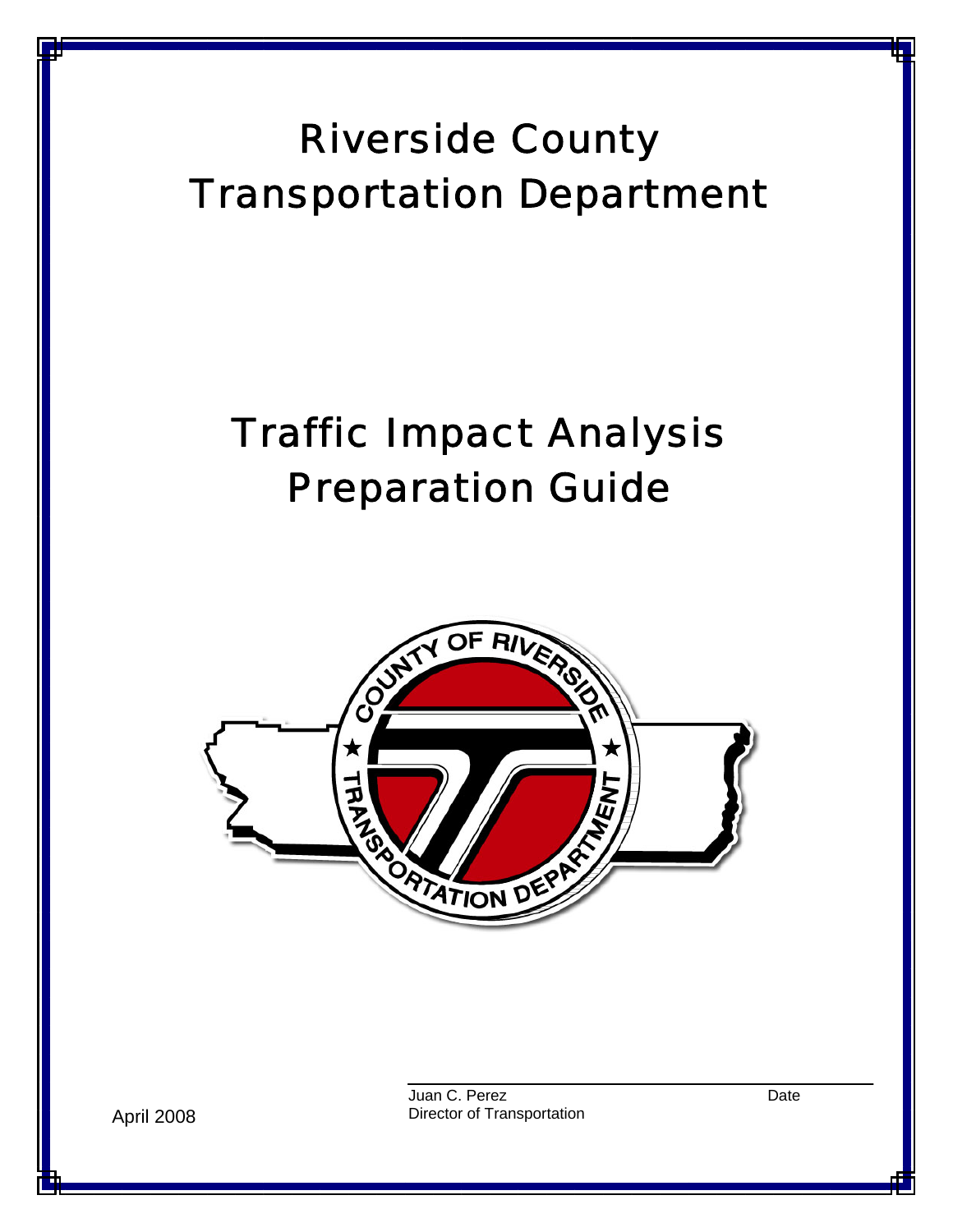# **1.0 INTRODUCTION**

The Riverside County Transportation Department ("Transportation Department") requires that the traffic and circulation impacts of proposed development projects, General Plan Amendments, and Specific Plans be analyzed. The traffic impacts of proposed developments are to be analyzed through the preparation of a Traffic Impact Analysis (TIA) prepared in conformance with Transportation Department requirements. The Traffic Impact Analysis must be prepared, signed and sealed by a Traffic Engineer or a Civil Engineer registered in the State of California, qualified to practice traffic engineering ("Engineer"). This Traffic Impact Analysis Preparation Guide identifies the required format and methodology that is generally required to be utilized in the study preparation, subject to the review and approval of the Transportation Department.

# **2.0 PURPOSE**

The Traffic Impact Analysis is to be prepared to assess the following:

- **Tracts, Plot Plans, Public Use Permits, Conditional Use Permits, etc.:** Will the Level of Service required by the General Plan be maintained at all affected intersections with the addition of traffic from the proposed project? If not, what mitigation measures will be necessary in order to provide the required Level of Service? If mitigation measures are necessary, are they feasible to implement? Will the project deteriorate traffic operations or safety?
- **General Plan Amendments and Specific Plans:** Will the ultimate circulation system planned for the area be able to provide the required Level of Service, even with the additional traffic impact of the proposed land use changes? If not, what will be required in order to provide the required Level of Service?

# **3.0 TRAFFIC IMPACT ANALYSIS EXEMPTIONS**

Certain types of projects, because of their size, nature, or location, are exempt from the requirement of preparing a TIA. The types of projects that are generally exempt from preparing a TIA are described in Exhibit A.

The Transportation Department, at its discretion, may require that a TIA be prepared for any development, regardless of size, if there are concerns over safety, operational issues, or if located in an area heavily impacted by traffic.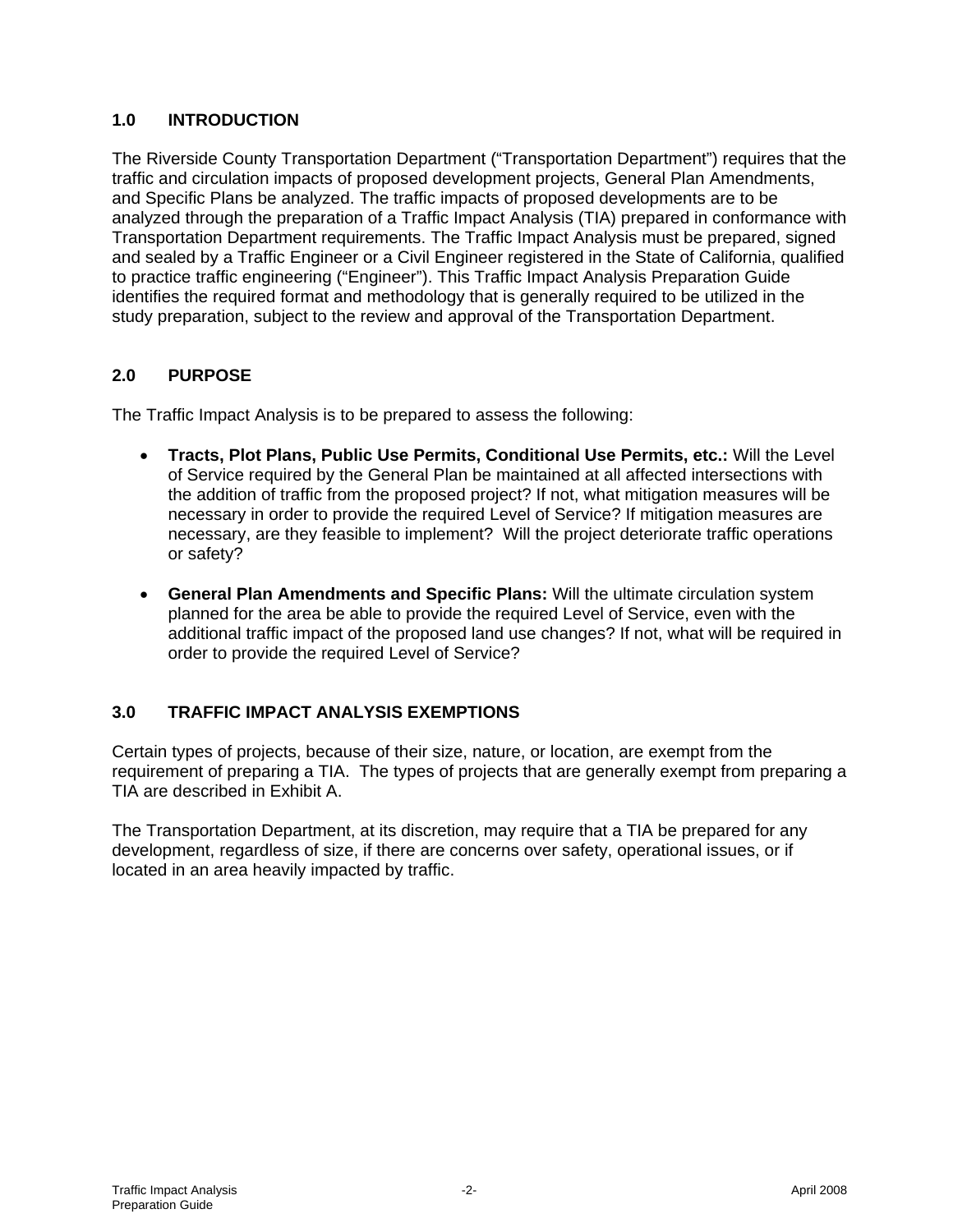# **4.0 COORDINATION WITH TRANSPORTATION DEPARTMENT**

In order to streamline the TIA preparation and review process, the Engineer shall solicit input and approval for the Transportation Department prior to the preparation and submittal of a draft document. A TIA "Project Scoping Form", attached as Exhibit B, shall be prepared by the Engineer and submitted to the Transportation Department for approval prior to the preparation of a draft TIA. The Project Scoping Form provides for agreement of the following key points before initiating the TIA:

- Determination of study area, intersections, and roadway links to be analyzed.
- Project trip generation, distribution, and assignment.
- Use of other approved projects for background traffic, traffic growth assumptions, or integration with RCIP Model.
- For those projects located within a City's Sphere of Influence or adjacent to a city, the Engineer shall also solicit comments on the above from the City staff. The Engineer shall submit all comments from City staff to the Transportation Department for review and consideration.
- For projects within one mile of a state highway, or any project that may create a significant impact on the state highway, the Engineer shall also coordinate with Caltrans.

## **5.0 REQUIRED METHODOLOGY**

#### **5.1 Intersection Analysis**

The Transportation Department requires the use of the Transportation Research Board - Highway Capacity Manual (HCM), 2000 Update, or most recent release. Unsignalized intersections are to be analyzed using Chapter 17 of the Highway Capacity Manual. Signalized intersection Level of Service shall be analyzed using the Operational Method as described in Chapter 16, Section II. Refer to Exhibit C for default input parameters. For default values not specifically provided in Exhibit C, the Engineer shall refer the HCM2000 or most recent release.

# **5.2 ADT Analysis**

The Transportation Department may require that analysis of Average Daily Traffic (ADT) be conducted in certain cases, such as when intersection analyses are not the controlling factor or for general planning purposes.

#### **6.0 AREA TO BE STUDIED**

In general, the minimum area to be studied shall include any intersection of "Collector" or higher classification street, with "Collector" or higher classification streets, at which the proposed project will add 50 or more peak hour trips, not exceeding a 5-mile radius from the project site. The Transportation Department may require deviation from these requirements based on area conditions.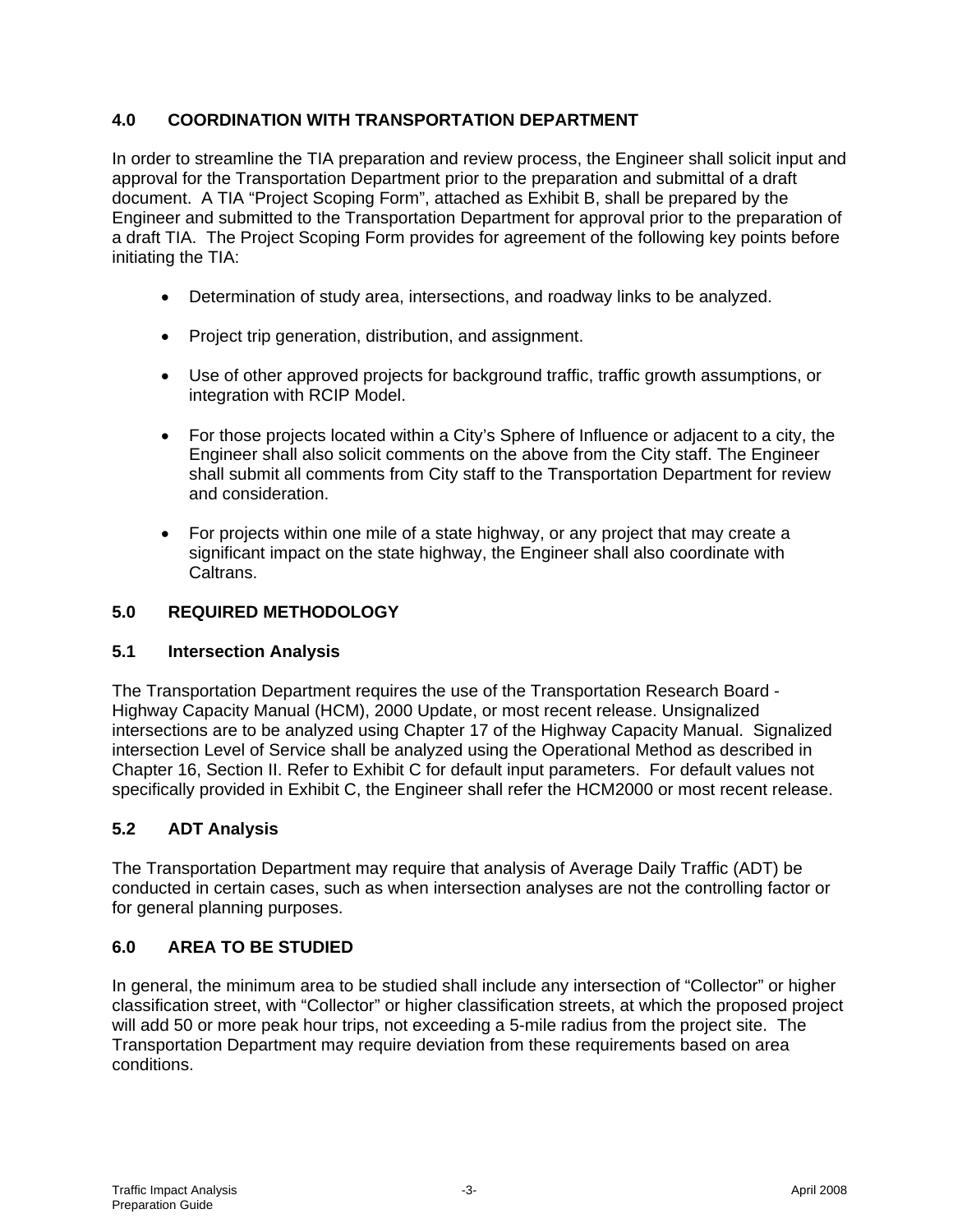# **7.0 ANALYSIS SCENARIOS**

## **7.1 Tracts, Plot Plans, Use Cases, etc.**

The TIA shall include the following analysis scenarios:

- 1) **Existing Traffic.** Existing traffic will be counted to determine current conditions. This constitutes the environmental setting for a CEQA analysis at the time that the hearing body reviews the project. Traffic count data shall be new or recent. In some cases, data up to one year old may be acceptable with the approval of the Transportation Department. Any exception to this must be requested prior to approval of the scoping agreement.
- 2) **Project Completion** (**existing + ambient + project)**. Traffic conditions prior to the time that the proposed development is completed will be estimated by increasing the existing traffic counts by an appropriate growth rate to be provided by Transportation Department staff, projected to the year that the project is estimated to be completed. Traffic generated by the proposed project will then be added, and the impacts on the circulation system will be analyzed. This will be the basis for determining projectspecific impacts, mitigation, and conditions of approval.
- 3) **Cumulative (existing + ambient + project + cumulative).** Traffic generated by other approved projects in the study area shall be identified and added to the Project Completion traffic identified in Scenario 2. This may also include projects that are proposed and in the review process, but not yet fully approved. This scenario will be analyzed, and a determination made if improvements funded through the TUMF or other approved funding mechanism (DIF, Road and Bridge Benefit District, etc.) can accommodate the cumulative traffic at the target Level of Service (LOS) identified in the General Plan. If the "funded" improvements can provide the target LOS, payment into the TUMF (or other fee structure) will be considered as cumulative mitigation through the conditions of approval. Other improvements needed beyond the "funded" improvements (such as localized improvements to non-TUMF facilities) should be identified as such.
- 4) **Project Phasing.** Traffic conditions at each project phase completion are to be analyzed using the same approach as for the project completion year, if applicable. Traffic associated with each previous project phase shall be included in the analyses of each successive phase of the proposed project.

# **7.2 Land Use or Circulation General Plan Amendments or Specific Plans**

 Development proposals that also include a General Plan Amendment, Specific Plan, Zone Change or other approval that increases traffic beyond what was approved in the General Plan will also be required to perform a Build-out Analysis to assess long-term impacts. This analysis will determine if the Circulation Element of the General Plan is adequate to accommodate projected traffic at the target LOS, or if additional mitigation is necessary. A phasing plan for all Specific Plans that identifies mitigation for each development phase is required.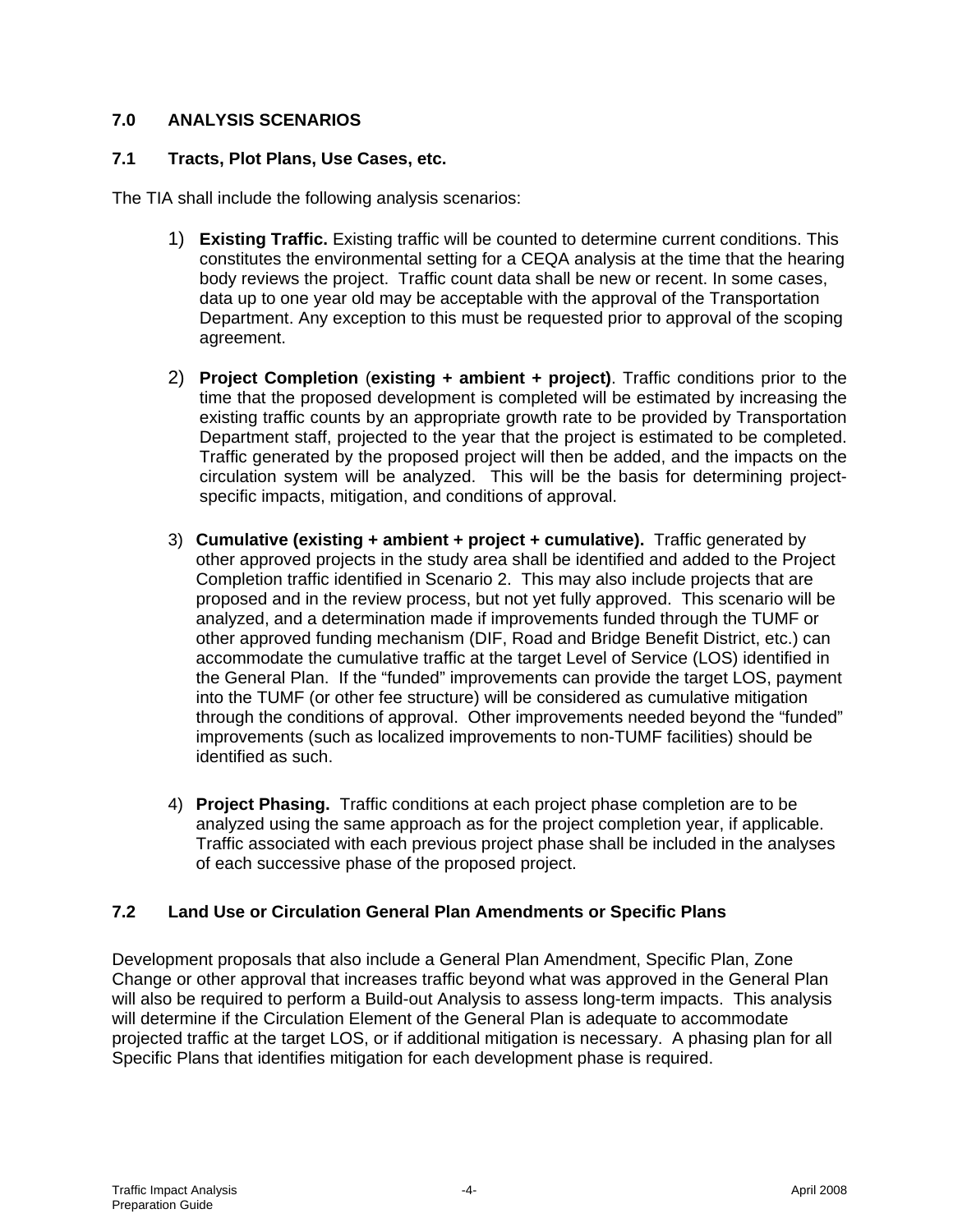# **8.0 FUTURE TRAFFIC FORECASTS**

## **8.1 Background Traffic for Tracts, Plot Plans, Use Cases and Project Phasing**

All projects within the study area that have received approvals for development (approved plot plans, approved tentative tracts, approved conditional use permits, etc.,) shall be identified, and their traffic generation included as cumulative traffic in the study. Proposed projects in the study area that have been submitted to the County for processing, but not yet approved, may also be included at the discretion of the Transportation Department. The Transportation Department will also specify an ambient growth rate to be applied to existing volumes to account for other general traffic growth in and around the study area.

The traffic from the other approved projects shall be added to the existing traffic plus the ambient growth rate (Analysis Scenario 2) plus the proposed project to determine future projected traffic at "Opening Year" of the project, or any subsequent phase.

#### **8.2 Build-Out Studies for General Plan Amendments and Specific Plans**

Traffic projections for Build-out scenarios shall utilize the RCIP traffic model or other approved model. The Engineer shall use the model projections as the basis for determining turningmovement volumes for the required intersection analysis. A manual assignment of the project traffic added to the Build-out traffic may typically be used to determine total future traffic, as approved by the Transportation Department.

Certain large-scale Specific Plans and General Plan Amendments have the potential to create traffic impacts that are significantly greater than the traffic projections used in the RCIP Traffic Model, and which also affect the modeling assumptions. For these projects, the Transportation Department may request that the Build-out analysis utilize the RCIP Traffic Model or other model approved by the Transportation Department to develop more detailed focused model runs in order to determine the projected Build-out traffic. The following are guidelines of projects considered to be significant and subject to the revised modeling requirements:

- 1,500 dwelling units or greater
- 25 acres of commercial or greater
- 150 acres of industrial or greater
- any project producing 15,000 daily trips or greater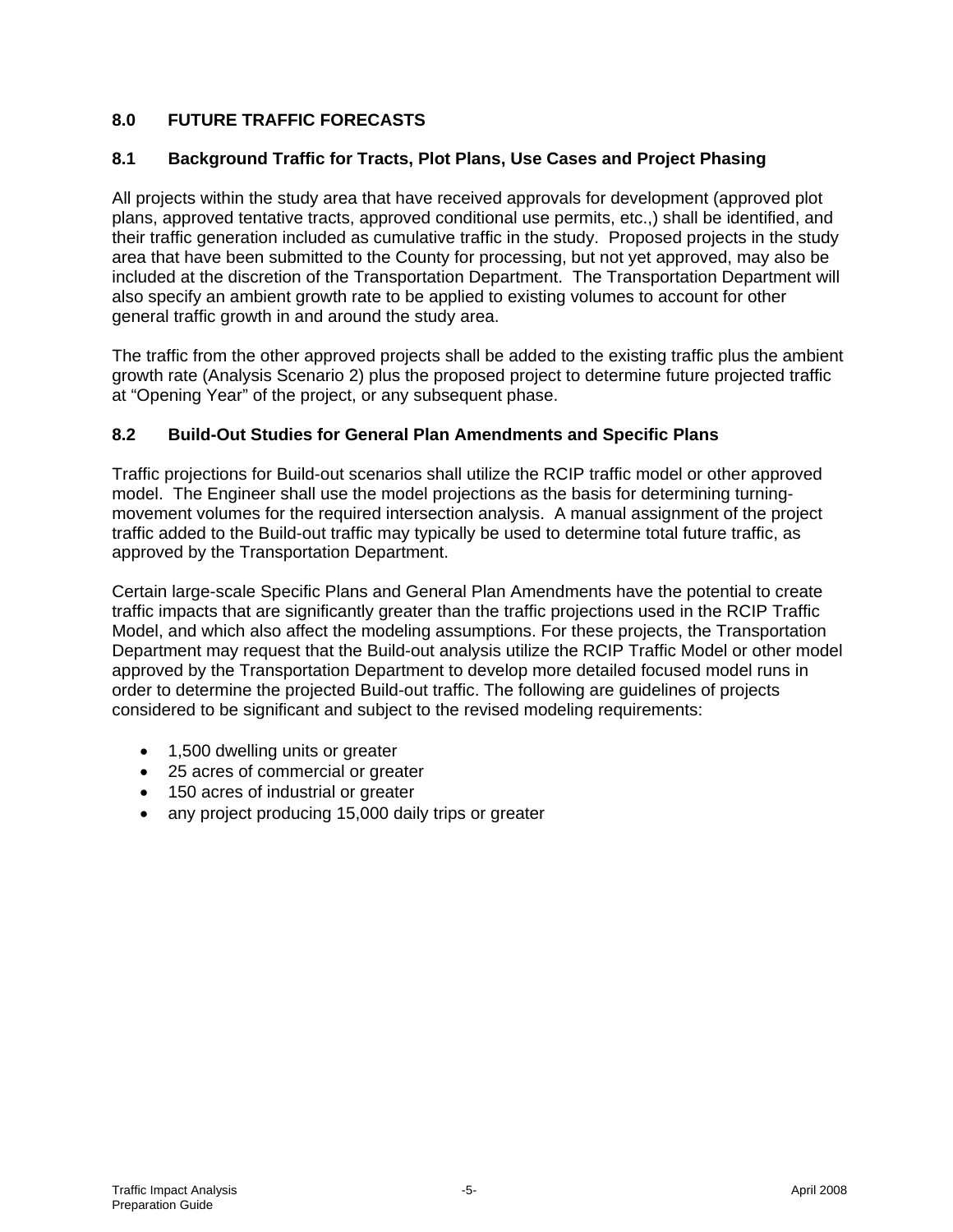# **9.0 CEQA COMPLIANCE AND DOCUMENTATION**

The following types of traffic impacts are considered to be "significant" under CEQA:

- 1) When existing traffic conditions (Analysis Scenario 1) exceed the General Plan target LOS.
- 2) When project traffic, when added to existing traffic (Analysis Scenario 2), will deteriorate the LOS to below the target LOS, and impacts cannot be mitigated through project conditions of approval.
- 3) When cumulative traffic (Analysis Scenario 3) exceeds the target LOS, and impacts cannot be mitigated through the TUMF network (or other funding mechanism), project conditions of approval, or other implementation mechanisms.

The General Plan allows the Board of Supervisors to approve development projects even in instances where the target LOS is exceeded, if the project has overriding benefits. Examples include projects that provide jobs in a local area, projects that provide needed transportation improvements that otherwise would not be constructed, projects that provide habitat conservations, projects that implement non-motorized transportation systems, or projects that provide some unique benefits to the County which outweigh the traffic impacts. These projects are required to mitigate traffic impacts to the extent that it is economically feasible as determined by the Board of Supervisors, based on a value engineering analysis. Projects that have a significant traffic impact and require a finding of overriding benefits may be required to prepare an Environmental Impact Report. The need to prepare an EIR shall be determined through consultation between the Transportation Department, Planning Department, and County Counsel.

# **10.0 TRAFFIC IMPACT ANALYSIS FORMAT**

The format and required elements to be included in the TIA are specified in Exhibit D. Deviations from this format require the approval of the Transportation Department.

The TIA will generally include the following major components, as shown in more detail in Exhibit D and described herein:

- Level of Service analysis
- Proposed mitigation measures
- Traffic signal warrant analysis
- On-site circulation analysis
- Identification of safety and operational improvements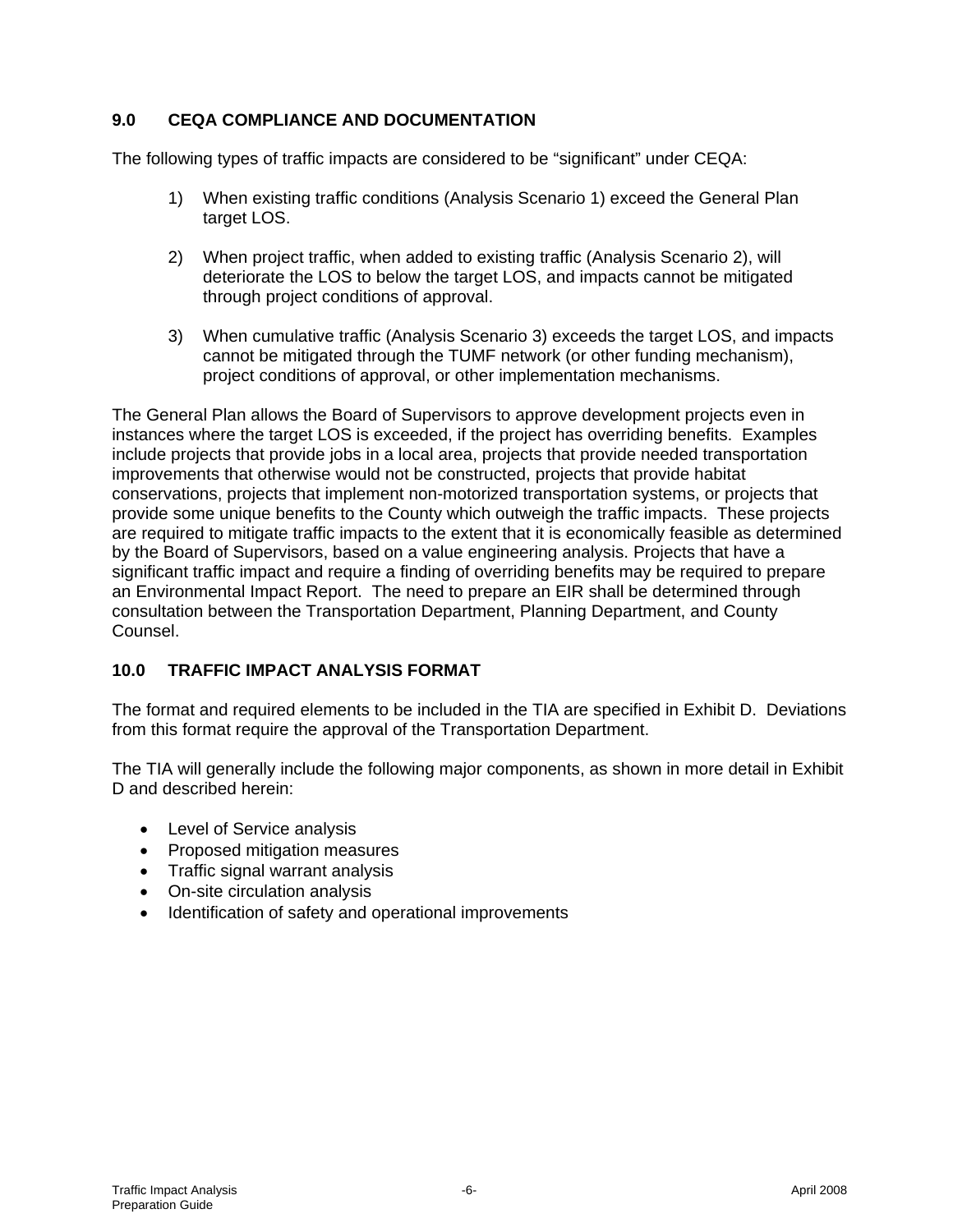In addition to the above, General Plan Amendments and Specific Plans shall include the following:

- Specific Plan signalization analysis
- General Plan conformance review
- CETAP conformance review
- Identification of regional funding mechanisms

Projects that involve special uses, such as truck-intensive projects or special events, may also be required to perform additional analysis to determine project impacts.

#### **10. 1 Level of Service Analysis**

The Riverside County General Plan has established minimum Level of Service standards for developments. These minimums may vary according to the area involved. The Traffic Impact Analysis shall address whether or not the required Levels of Service will be achieved after the proposed project is constructed. Level of Service calculations shall be included with the TIA for all intersections studied. For intersections or roadway links not meeting the required Level of Service, the intersection or roadway link's Level of Service must be recalculated using the proposed mitigation measures to verify that the required Level of Service will be achieved. For sites with heavy truck usage, Passenger Car Equivalents (PCE's) as approved by the Transportation Department shall be utilized in the analysis.

The County's Level of Service standards, as published in the County's General Plan, Chapter 4, are included in the attached Exhibit E.

#### **10.2 Proposed Mitigation Measures**

All studies that propose increasing the number of travel lanes on a road or intersection as mitigation measures, either beyond existing conditions or for General Plan conditions beyond what is planned for that level of roadway shall clearly identify the impacts associated with such a change. Identification of funding mechanisms available to fund the improvements and exhibits showing the lane configuration must be provided in the report.

The exhibits illustrating the improvements must be to scale but conceptual in nature (not engineering drawings). The concept illustrations must depict, in addition to existing and required right-of-way, any physical barriers that might preclude making the needed improvements. Barriers that may preclude making the improvements, such barriers as railroads, major drainage structures, power lines, and others must be identified. Any other features that might render the improvements infeasible must also be identified. The objective is to ensure that when Conditions of Approval are written, there will be every expectation that the required improvements will, in fact, be made.

Concept illustrations, as described above, shall be prepared for the following instances:

- All improvements, whether on-site or off-site, necessary to mitigate impacts under Existing plus Ambient Growth, plus Project conditions
- All improvements abutting the proposed project and that are necessary to mitigate impacts under Existing plus Ambient Growth, plus Cumulative Projects, plus Project conditions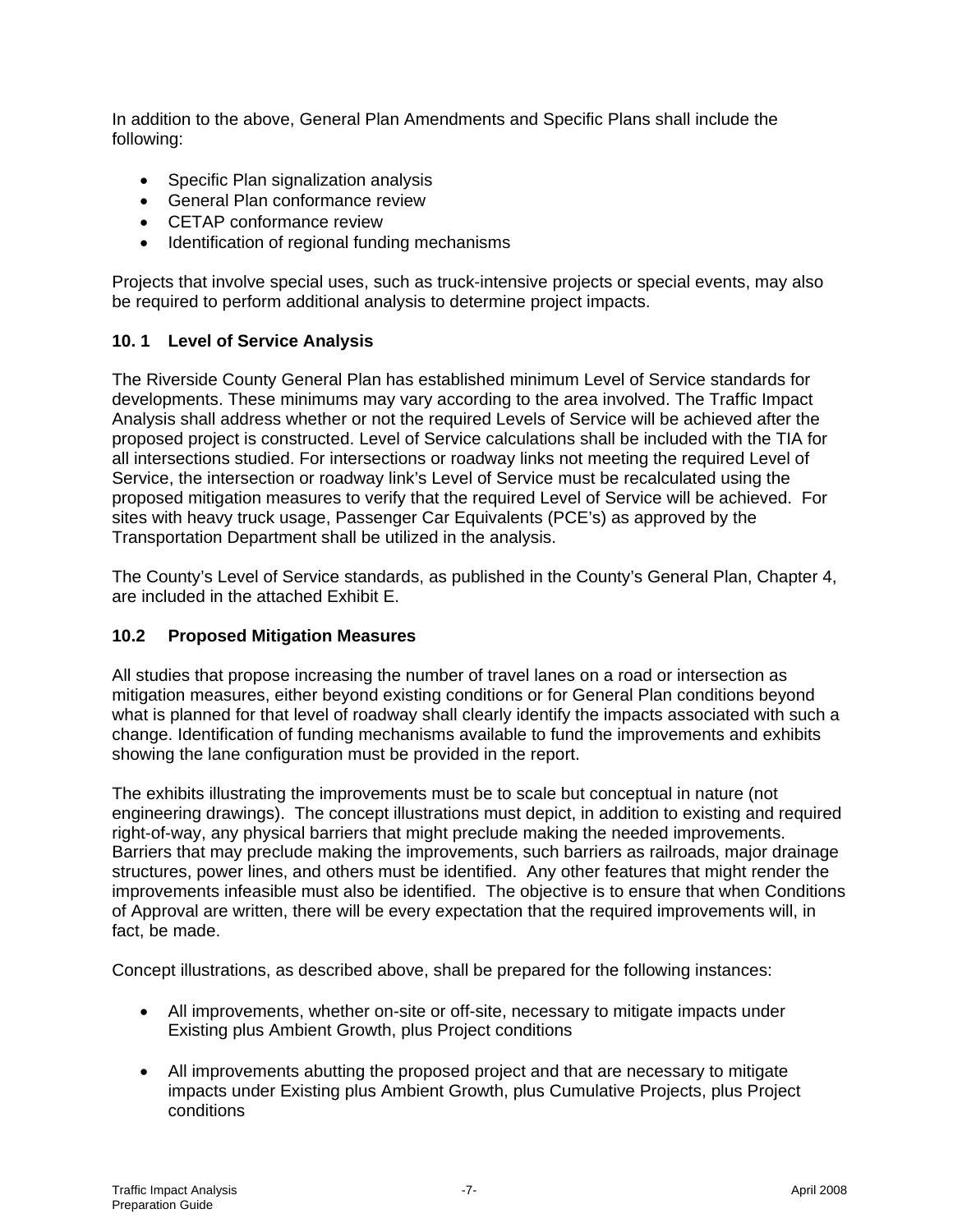• All improvements where the required improvements exceed the number of lanes, under any traffic scenario, that would typically be developed at full implementation of roadways per the General Plan and the standards for the applicable roadway classification.

In all cases the feasibility of the proposed improvements must be demonstrated and the availability of right-of-way must be ascertained. Acquisition of additional right-of-way, if necessary, is the responsibility of the project proponent. If additional right-of-way must be acquired, either adjacent to the project or off-site, the project proponent must follow the procedures described in Ordinance 460, Section 3.2.J.

# **10.3 Traffic Signal Warrant Analysis**

The Engineer shall review intersections within the study area, including the project access points, to determine if signal warrants are met for any of the study year scenarios (existing, opening year with and without project, etc.) The signal warrant analysis shall utilize the Caltrans peak-hour warrants for existing intersections and the Caltrans daily warrant for new intersections. The warrant analysis worksheets shall be included in the study appendices.

If the traffic study states that "a traffic signal is warranted" (or "a traffic signal appears to be warranted," or similar statement) at an existing unsignalized intersection under existing conditions, 8-hour approach traffic volume information must be submitted in addition to the peak hourly turning movement counts for that intersection. This information will enable the County to assess whether or not a traffic signal should be installed at the intersection.

# **10.4 On-site Circulation**

The TIA shall examine the proposed on-site circulation for the project and address its adequacy. This includes identifying the desired level of traffic control at project driveways and/or intersections.

# **10.5 Safety and Operational Analysis**

The TIA shall examine existing roadway conditions to determine if safety and/or operational improvements are necessary due to increase in traffic from the project or cumulative projects. The types of improvements to be identified may include, but are not limited to:

- Need for turning lanes
- Intersections needing future sight distance studies
- Parking restrictions
- Measures to reduce cut-through project traffic in adjacent residential areas
- Potential impacts to adjacent schools
- Queue lengths and impacts to adjacent intersections
- Need for signal interconnect systems

# **10.6 Specific Plan Signalization Analysis**

For traffic signals that are found to be warranted within or bordering a Specific Plan, the TIA shall identify, after consultation with the Transportation Department, which of these signals are the responsibility of development within the Specific Plan and which are covered under the Countywide Signal Mitigation Program.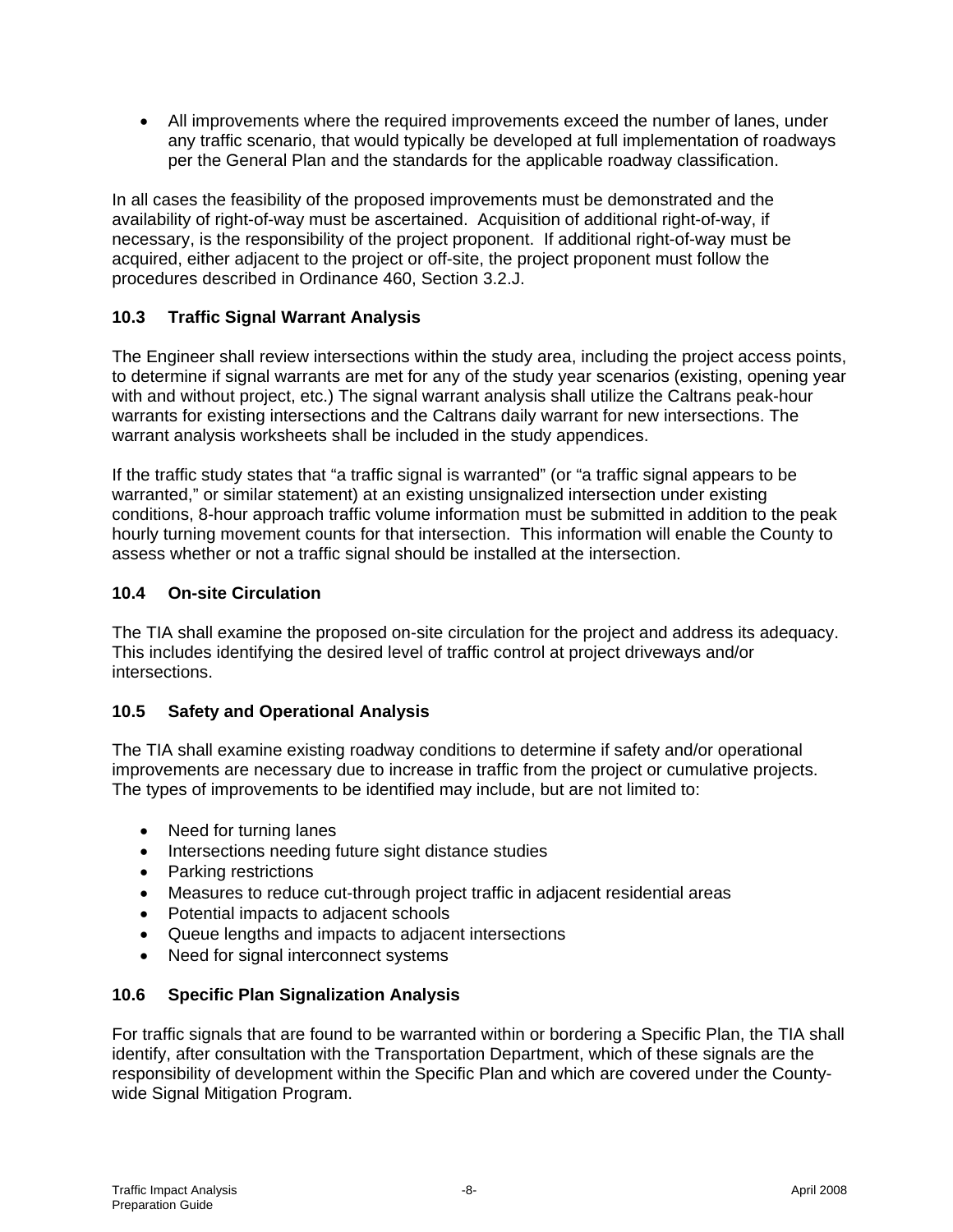# **10.7 General Plan Conformance**

The TIA shall identify if the roadway system proposed in the Circulation Element of the General Plan is adequate to accommodate traffic from the project, or if changes to the General Plan are proposed as part of the project approval.

## **10.8 CETAP Conformance**

Riverside County, in conjunction with the Riverside County Transportation Commission, is evaluating various major transportation corridors as part of the Community and Environmental Transportation Acceptability Process (CETAP). The TIA shall identify if a project is located adjacent to a potential CETAP corridor. The traffic study preparer shall contract RCTC to determine if the project is impacted by a potential CETAP corridor.

#### **10.9 Regional Funding Mechanisms**

Identify if the project is located within an existing Road and Bridge Benefit District (RBBD), Assessment District, or identified in another regional funding mechanism.

# **10.10 Special Uses**

## • **Truck Intensive Uses (Conditional Use Permits, Surface Mining Permits, etc.)**

In addition to the standard TIA requirements, or if the standard TIA requirements are waived, projects that are "truck intensive" (distribution centers, surface mining permits, etc.,) may be required to submit a study addressing the truck access routes, adequacy of the existing streets to be used (in terms of geometry and structural section), safety issues relating to the truck traffic, and the impacts of the truck traffic on existing residences or businesses.

The County does not use any trip generation rates for truck intensive uses other than ITE.

#### • **Special Event Uses**

Special event land uses that do not exhibit typical trip generation characteristics may require unique analysis, including weekend and off-peak scenarios. Examples of such uses would be sports stadiums, racetracks or uses that exhibit substantial traffic peaking associated with special events that are scheduled on a periodic basis. The traffic analysis for such uses shall include a traffic management plan to control traffic impacts associated with the special events. Adequate circulation shall be provided to the site and all impacts shall be alleviated to the maximum extent possible.

#### **11.0 SUBMITTAL REQUIREMENTS AND PROCEDURE**

a) A project scoping form must be submitted for approval prior to preparation of the traffic study. Identification of a Planning case number must be included in order to process the agreement. A Traffic Study Submittal Form, shown as Exhibit G, shall be completed and submitted prior to or simultaneously with the scoping agreement along with the required initial fee of \$1,277.04. Based on recent experience, the County has found it necessary to request funds, in addition to \$1,277.04, in amounts depending on the complexity of the project. This often results in delays in the Traffic Impact Study report. To avoid such delays, the applicant is advised to contact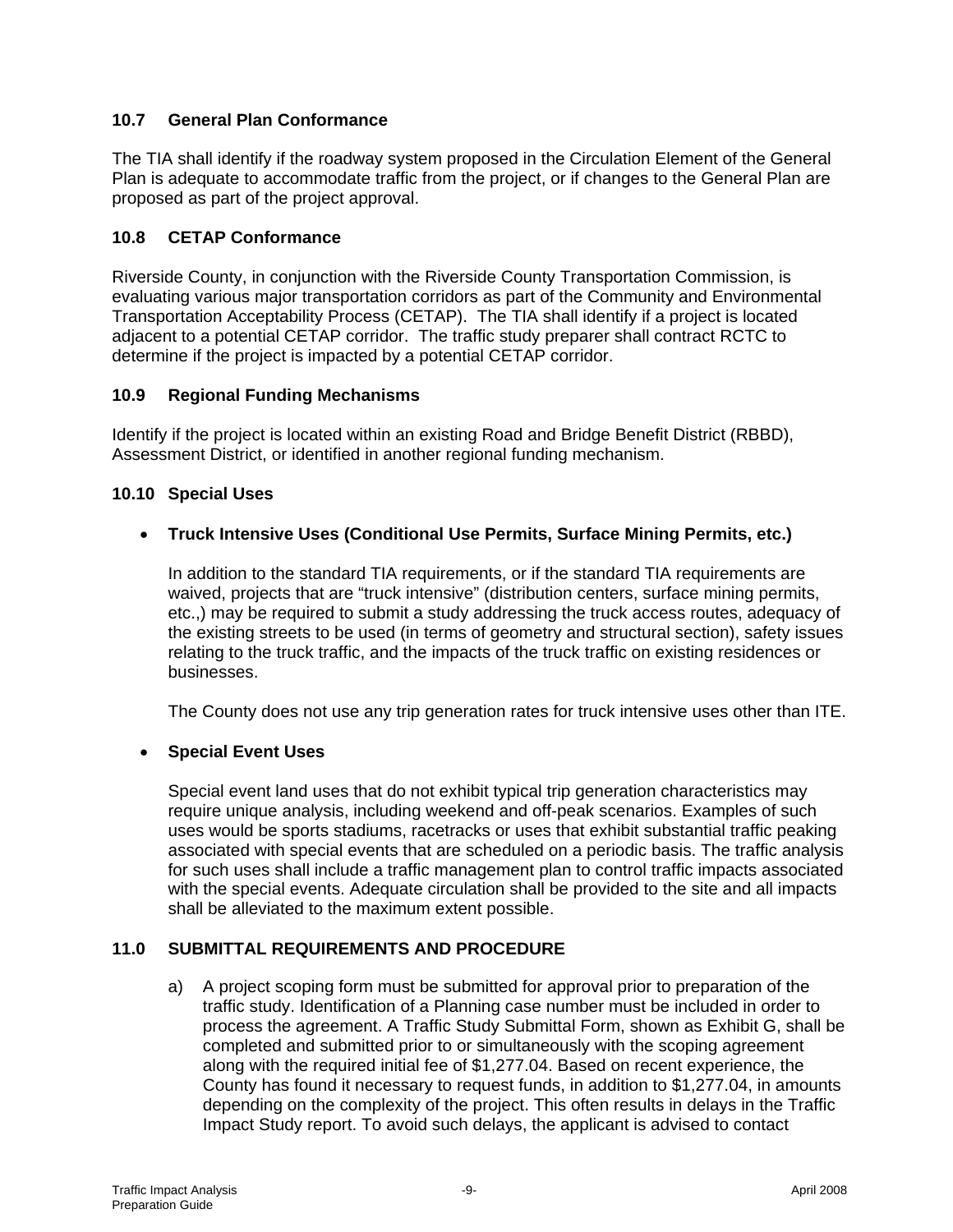Transportation Department staff to get an estimate of the anticipated fee. To avoid potential delays during the review process, the applicant may prefer to pay a larger fee initially than the required amount.

The project scoping form must indicate whether or not the project is part of a Specific Plan (SP) and, if part of an SP, must provide a listing of other approved and active projects within the SP, and whether or not an SP amendment is proposed.

The scoping form must also show the land use designation per the County General Plan and the proposed land use designation. The scoping form provides space to show this information.

- b) Upon approval of the scoping agreement and completion of the traffic study report, submit two bound copies of the Traffic Impact Study report to the Transportation Department. Clearly identify the project case number on the cover of the report. Copies of the approved scoping agreement and cumulative projects list as provided by the County shall be included with the copies of the traffic impact study.
- c) If revisions to the Traffic Impact Study are necessary, re-submit two (2) complete bound copies along with a copy of the comments provided by the Transportation Department.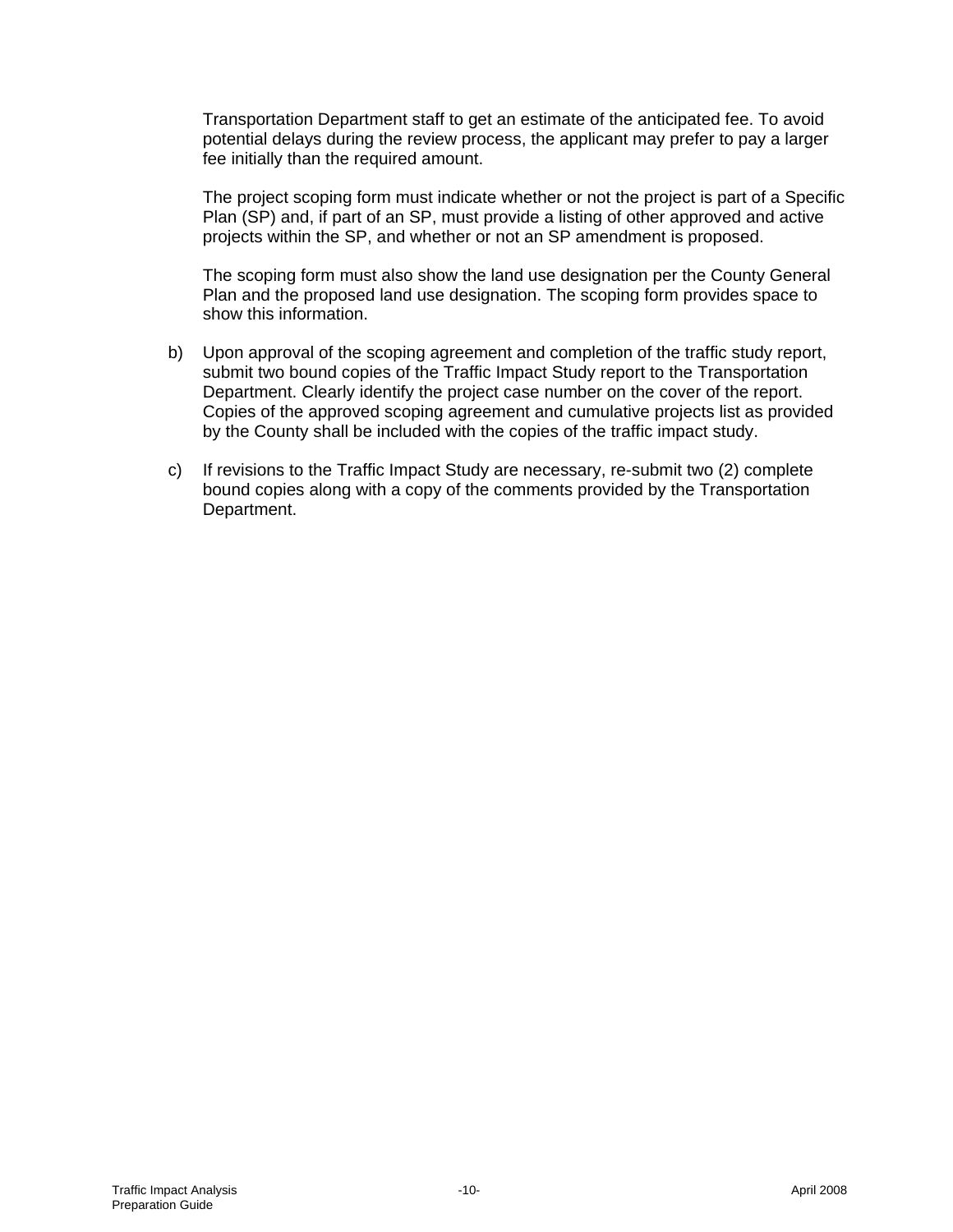#### **Traffic Impact Analysis Preparation Guide**

## **Exhibits**

- A. Traffic Impact Analysis Exemptions
- B. Scoping Agreement for Traffic Impact Analysis
- C. Signalized Intersection Analysis Input Parameters
- D. Traffic Impact Analysis Format
- E. Level of Service Standards (from General Plan)
- F. Traffic Impact Analysis Submittal Form
- G. Transportation Consultants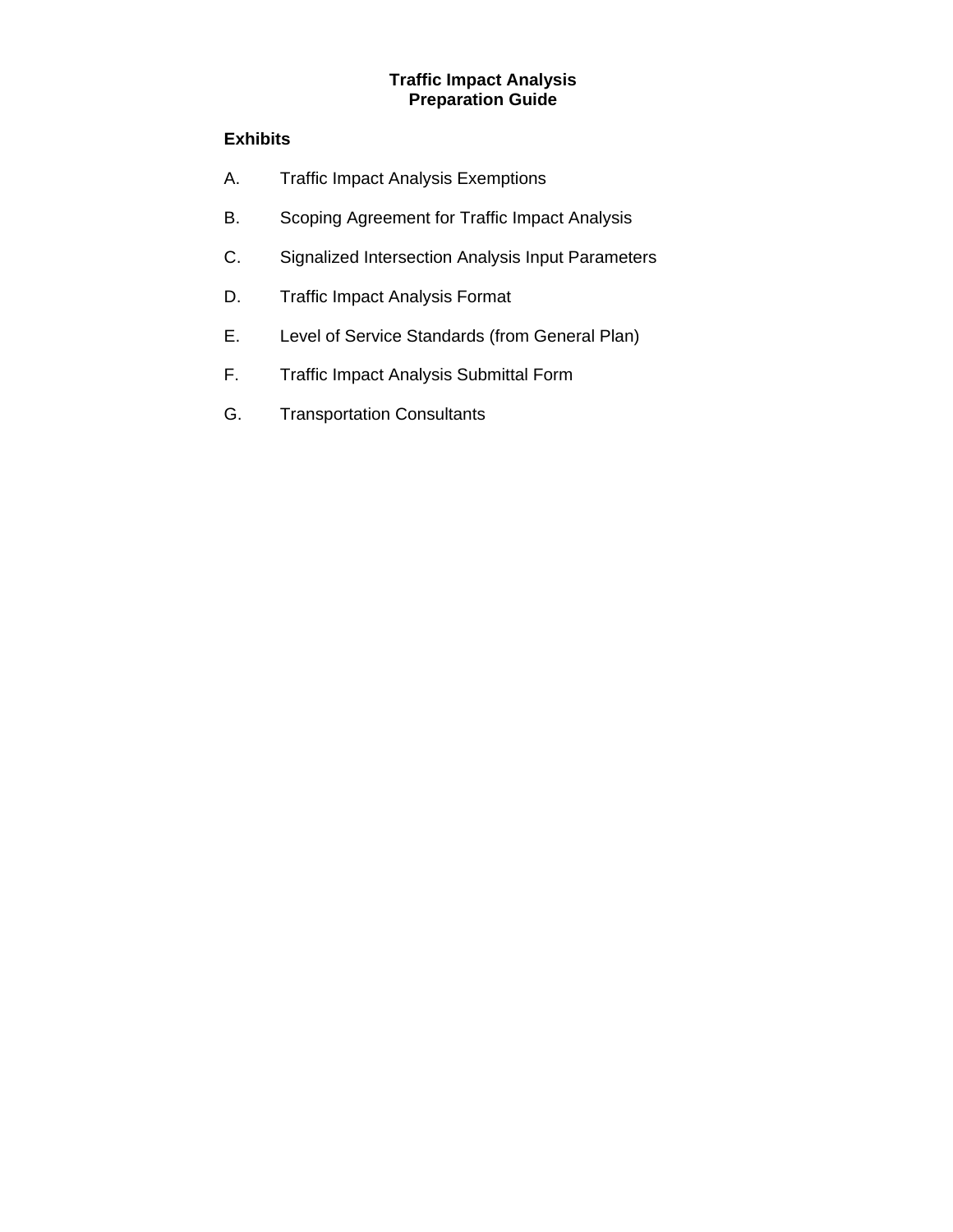

## *EXHIBIT A*

#### **TRAFFIC IMPACT ANALYSIS EXEMPTIONS**

The following types of development proposals are generally exempt from Traffic Impact Analysis requirements per Board of Supervisor's action November 5, 1996 (Item No. 3.27.):

- 1. All Residential Parcel Maps.
- 2. Single Family Residential Tracts of less than 100 lots.
- 3. Apartments and other Multiple Family projects of less than 150 units.
- 4. Plot Plan and Uses Cases for projects of one acre or less.
- 5. Preschools, Elementary Schools and Middle Schools.
- 6. Churches, Lodges, Community Centers, Neighborhood Parks and Community Parks.
- 7. Mini Storage Yards
- 8. Congregate Care Facilities that contain significant special services, such as medical facilities, dining facilities, recreation facilities and support retail facilities.
- 9. Level 1 projects (100-200 peak hour trips) in areas where a comprehensive traffic analysis has been performed and road improvement infrastructure funding mechanisms are in place. The Transportation Department may, however, require a traffic impact analysis study for projects that exhibit potential adverse impacts to the circulation system.
- 10. Any use which can demonstrate, based on the most recent edition of the Trip Generation Report published by the Institute of Transportation Engineers (ITE) or other approved trip generation data, trip generation of less than 100 vehicle trips during the peak hours.

These exemptions will apply **in most cases**, however, the Transportation Department reserves the right to require a traffic impact analysis for any development regardless of size and/or type. The level of analysis shall be determined on an individual basis. The following are examples of conditions under which an exemption would not be granted.

a. The presence of an existing or potential safety problem.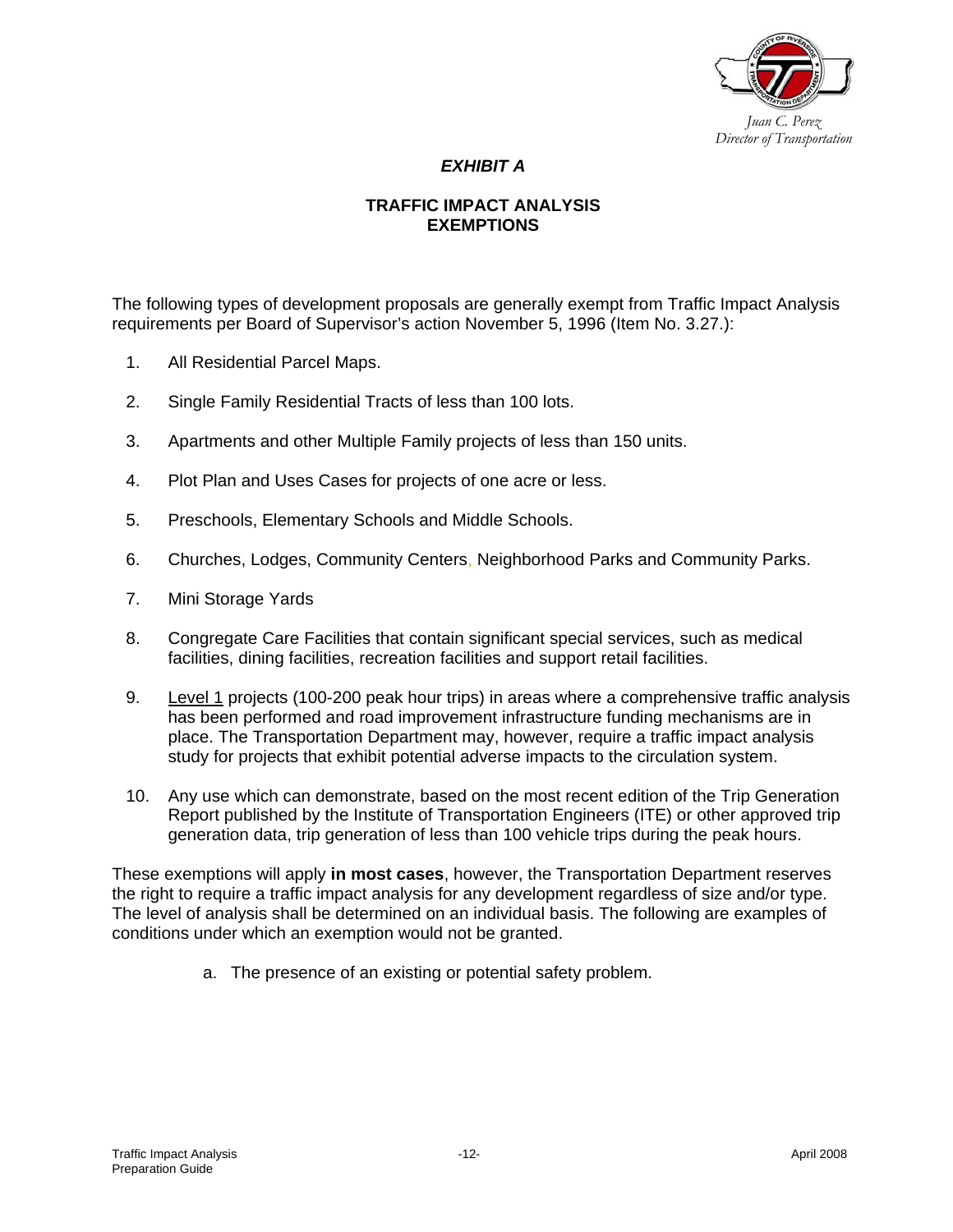#### *Exhibit A continued*

- b. The location of the development in an environmentally or otherwise sensitive area, or in an area that is likely to generate public controversy.
- c. The presence of a nearby substandard intersection or street. This is normally considered to be an existing Level of Service "D" or worse, or substandard improvements.
- d. The need for a focused study for access/operational issues.
- e. A request from an affected agency, such as Caltrans or an adjacent city, which is deemed by the Transportation Department to be reasonable and rational.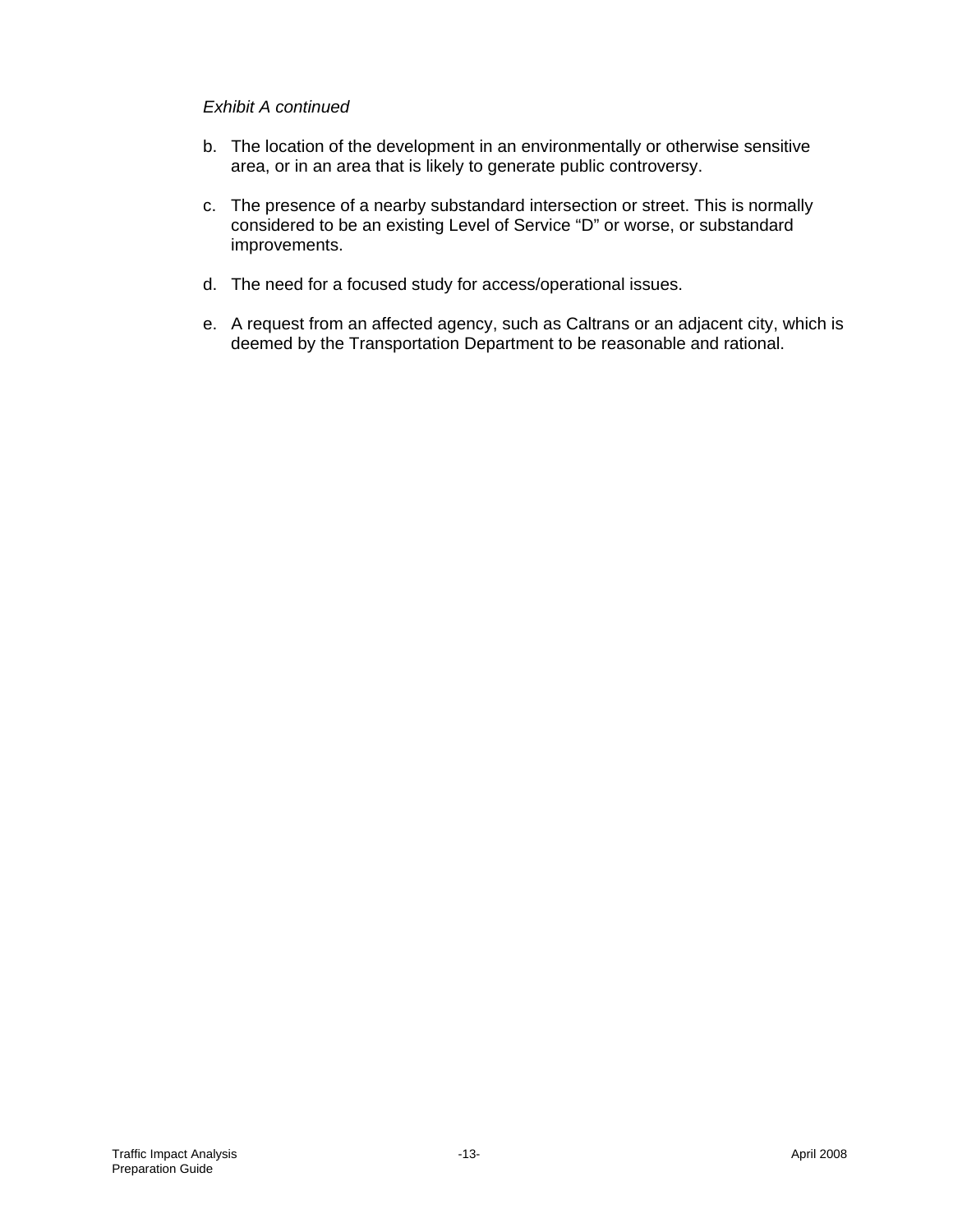# *Exhibit B*

# SCOPING AGREEMENT FOR TRAFFIC IMPACT STUDY

This letter acknowledges the Riverside County Transportation Department requirements for traffic impact analysis of the following project. The analysis must follow the Riverside County Transportation Department Traffic Study Guidelines dated February 2005.

| Case No.                                                                                                                                                      | (i.e. TR, PM, CUP, PP)                                     |           |                                 |    |           |       |   |
|---------------------------------------------------------------------------------------------------------------------------------------------------------------|------------------------------------------------------------|-----------|---------------------------------|----|-----------|-------|---|
| <b>Related Cases -</b>                                                                                                                                        |                                                            |           |                                 |    |           |       |   |
| SP No. Provide SP No. and list of other approved or active projects within the SP.                                                                            |                                                            |           |                                 |    |           |       |   |
| EIR No.                                                                                                                                                       | <u> 1989 - Johann Stein, marwolaethau (b. 1989)</u>        |           |                                 |    |           |       |   |
| CZ No.                                                                                                                                                        |                                                            |           |                                 |    |           |       |   |
| Project Name:                                                                                                                                                 |                                                            |           |                                 |    |           |       |   |
| Project Address:                                                                                                                                              |                                                            |           |                                 |    |           |       |   |
| <b>Project Description:</b>                                                                                                                                   |                                                            |           |                                 |    |           |       |   |
|                                                                                                                                                               |                                                            |           |                                 |    |           |       |   |
|                                                                                                                                                               | Consultant                                                 |           |                                 |    | Developer |       |   |
| Name:                                                                                                                                                         |                                                            |           |                                 |    |           |       |   |
| Address:                                                                                                                                                      | <u> 1989 - Johann Stoff, amerikansk politiker (* 1908)</u> |           |                                 |    |           |       |   |
|                                                                                                                                                               |                                                            |           |                                 |    |           |       |   |
| Telephone:                                                                                                                                                    | <u> 1989 - Johann Stein, mars an de Brasilia (b. 1989)</u> |           |                                 |    |           |       |   |
| Fax:                                                                                                                                                          |                                                            |           |                                 |    |           |       |   |
| <b>A. Trip Generation Source:</b> (ITE $7th$ Edition or other)                                                                                                |                                                            |           |                                 |    |           |       |   |
|                                                                                                                                                               | Provide General Plan Land                                  |           |                                 |    |           |       |   |
| <b>Current GP Land Use</b>                                                                                                                                    | Use Designation (e.g.: MDR,                                |           | Proposed Land Use               |    |           |       |   |
|                                                                                                                                                               | CR, etc)                                                   |           |                                 |    |           |       |   |
| <b>Current Zoning</b>                                                                                                                                         |                                                            |           | Proposed Zoning                 |    |           |       |   |
|                                                                                                                                                               |                                                            |           |                                 |    |           |       |   |
| <b>Current Trip Generation</b>                                                                                                                                |                                                            |           | <b>Proposed Trip Generation</b> |    |           |       |   |
| In.<br><b>AM Trips</b>                                                                                                                                        | Out                                                        | Total     | In.                             |    | Out       | Total |   |
|                                                                                                                                                               |                                                            |           |                                 |    |           |       |   |
| <b>PM Trips</b>                                                                                                                                               |                                                            |           |                                 |    |           |       |   |
|                                                                                                                                                               |                                                            |           |                                 |    |           |       |   |
| Internal Trip Allowance                                                                                                                                       | Yes                                                        | No.       |                                 |    |           |       |   |
| Pass-By Trip Allowance                                                                                                                                        | Yes                                                        | <b>No</b> |                                 |    |           |       |   |
|                                                                                                                                                               |                                                            |           |                                 |    |           |       |   |
| A passby trip discount of 25% is allowed for appropriate land uses. The passby trips at adjacent study                                                        |                                                            |           |                                 |    |           |       |   |
| area intersections and project driveways shall be indicated on a report figure.                                                                               |                                                            |           |                                 |    |           |       |   |
| <b>B. Trip Geographic Distribution:</b> N                                                                                                                     |                                                            | $\%$      | S<br>$\%$                       | E. | %         | W     | % |
| (attach exhibit for detailed assignment)                                                                                                                      |                                                            |           |                                 |    |           |       |   |
|                                                                                                                                                               |                                                            |           |                                 |    |           |       |   |
| <b>C. Background Traffic</b>                                                                                                                                  |                                                            |           |                                 |    |           |       |   |
|                                                                                                                                                               |                                                            |           |                                 |    |           |       |   |
| Project Build-out Year: <i>Provide realistic opening year, considering</i> Annual Ambient Growth Rate: _____ %<br>time needed for approvals and construction. |                                                            |           |                                 |    |           |       |   |
|                                                                                                                                                               |                                                            |           |                                 |    |           |       |   |
|                                                                                                                                                               |                                                            |           |                                 |    |           |       |   |
|                                                                                                                                                               |                                                            |           |                                 |    |           |       |   |

Model/Forecast methodology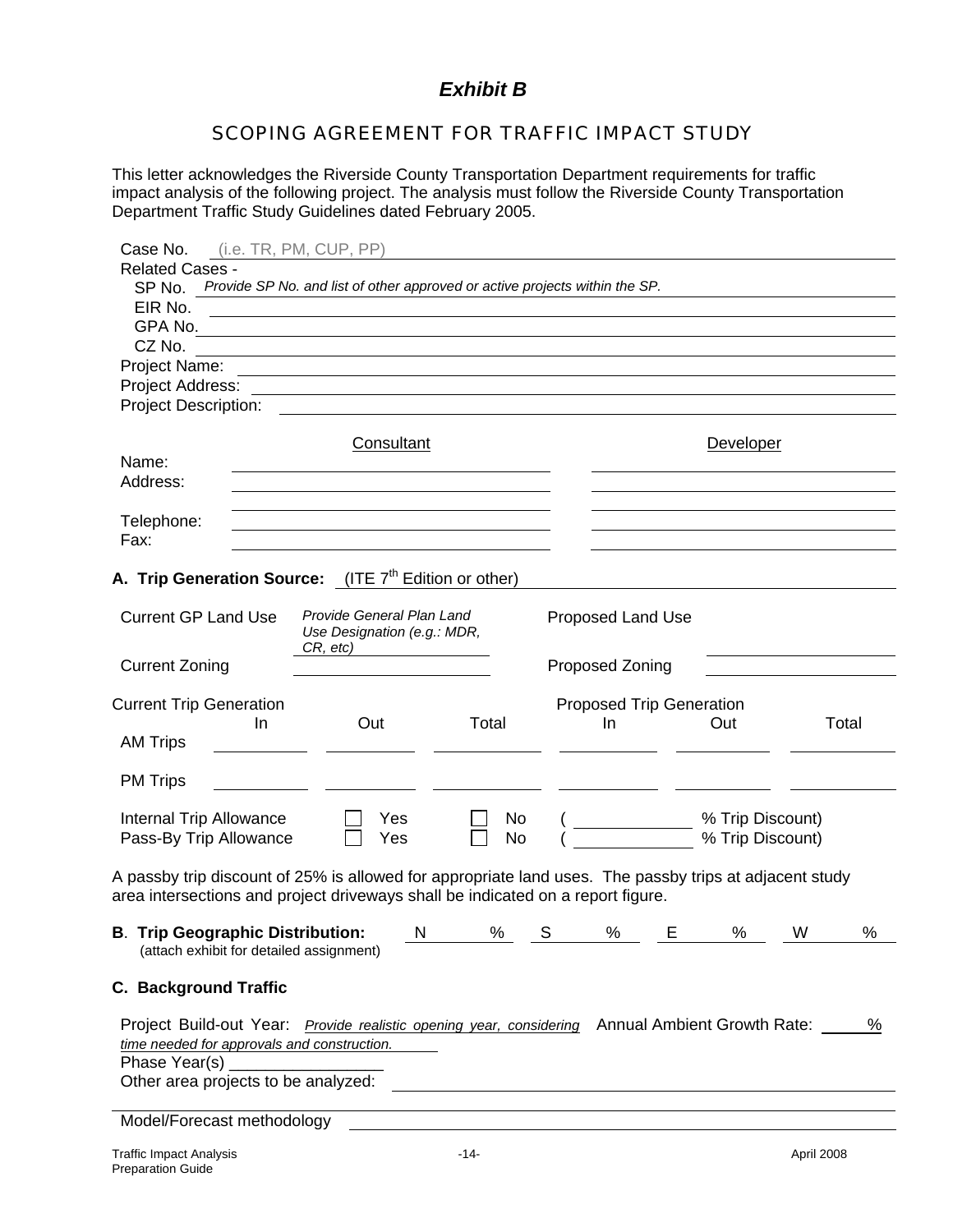# *Exhibit B – Scoping Agreement – Page 2*

**D. Study intersections:** *(NOTE: Subject to revision after other projects, trip generation and distribution are determined, or comments from other agencies.)*



**E. Study Roadway Segments:** *(NOTE: Subject to revision after other projects, trip generation and distribution are determined, or comments from other agencies.)*



#### **E. Other Jurisdictional Impacts**

Is this project within a City's Sphere of Influence or one-mile radius of City boundaries?  $\Box$  Yes  $\Box$  No

If so, name of City Jurisdiction:  $\qquad \qquad \qquad$ 

- **F.** Site Plan (please attach reduced copy)
- **G. Specific issues to be addressed in the Study (in addition to the standard analysis described in the Guideline)** (To be filled out by Transportation Department) *(NOTE: If the traffic study states that "a traffic signal is warranted" (or "a traffic signal appears to be warranted," or similar statement) at an existing unsignalized intersection under existing conditions, 8-hour approach traffic volume information must be submitted in addition to the peak hourly turning movement counts for that intersection.)*

#### **H. Existing Conditions**

Preparation Guide

Traffic count data must be new or recent. Provide traffic count dates if using other than new counts. Date of counts\_\_\_\_\_\_\_\_\_\_\_\_\_\_\_\_\_\_\_\_\_\_\_\_\_\_\_\_\_\_\_\_\_\_\_\_\_\_\_\_\_\_\_\_\_\_\_\_\_\_\_\_\_\_\_\_\_\_\_\_\_\_\_\_\_\_\_\_\_\_

#### **\*NOTE\* Traffic Study Submittal Form and appropriate fee must be submitted with, or prior to submittal of this form. Transportation Department staff will not process the Scoping Agreement prior to receipt of the fee.**

| <b>Recommended by:</b>                                           |      | <b>Approved Scoping Agreement:</b>                   |            |
|------------------------------------------------------------------|------|------------------------------------------------------|------------|
| <b>Consultant's Representative</b>                               | Date | <b>Riverside County Transportation</b><br>Department | Date       |
| Scoping Agreement Submitted on                                   |      |                                                      |            |
| Revised on<br><u> 1989 - John Stone, Amerikaansk politiker (</u> |      |                                                      |            |
| <b>Traffic Impact Analysis</b>                                   | -15- |                                                      | April 2008 |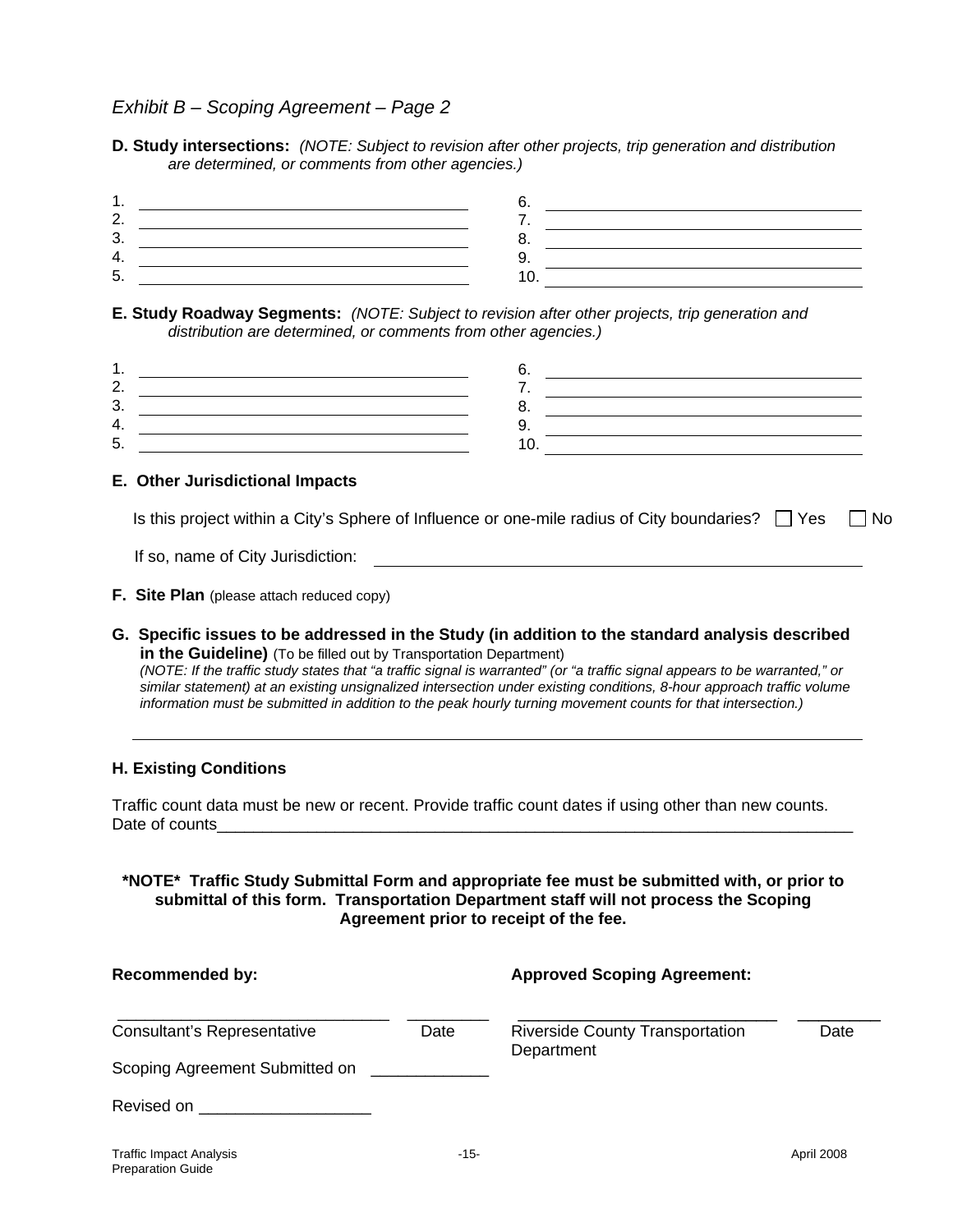# *Exhibit C*

# **SIGNALIZED INTERSECTION ANALYSIS INPUT PARAMETERS**

| <b>PARAMETER</b>                                                        |                                                                         | <b>VALUE</b>                                                                                                                                                                                                                                                                                                                                               |                                                                                                                           |  |
|-------------------------------------------------------------------------|-------------------------------------------------------------------------|------------------------------------------------------------------------------------------------------------------------------------------------------------------------------------------------------------------------------------------------------------------------------------------------------------------------------------------------------------|---------------------------------------------------------------------------------------------------------------------------|--|
| <b>Base Saturation Flow Rate</b>                                        |                                                                         | 1900 pc/hr/ln                                                                                                                                                                                                                                                                                                                                              |                                                                                                                           |  |
| Heavy Vehicle factor                                                    |                                                                         | Determine % heavy vehicle in existing traffic stream based<br>on count data or consultation with County Transportation<br>Dept. Projects with truck intensive uses must convert project<br>trips to passenger car equivalents (PCE=2). Truck intensive<br>uses include heavy industrial, warehousing or as determined<br>by the Transportation Department. |                                                                                                                           |  |
| Grade                                                                   |                                                                         | Include as appropriate                                                                                                                                                                                                                                                                                                                                     |                                                                                                                           |  |
| Exclusive left turn lane                                                |                                                                         | peak hour volume > 100                                                                                                                                                                                                                                                                                                                                     |                                                                                                                           |  |
| Dual left turn lanes                                                    |                                                                         | peak hour volume > 300                                                                                                                                                                                                                                                                                                                                     |                                                                                                                           |  |
| Protected Left Turn Phasing                                             |                                                                         | Left turn volume > 240 vph                                                                                                                                                                                                                                                                                                                                 |                                                                                                                           |  |
| Minimum green time                                                      |                                                                         | 7 seconds each movement in areas of light pedestrian<br>HCM.                                                                                                                                                                                                                                                                                               | activity. In areas of heavy pedestrian activity, the minimum<br>green shall be calculated based on the methodology in the |  |
| Cycle length                                                            |                                                                         | 60 sec to 120 sec                                                                                                                                                                                                                                                                                                                                          |                                                                                                                           |  |
| Lost time                                                               |                                                                         | Per HCM Exhibit 10-17 (below)                                                                                                                                                                                                                                                                                                                              |                                                                                                                           |  |
| <b>Major street</b><br>Protected<br>Protected<br>Permitted<br>Permitted | <b>Minor Street</b><br>Protected<br>Permitted<br>Protected<br>Permitted | <b>Number of Phases</b><br>4<br>3<br>3<br>2                                                                                                                                                                                                                                                                                                                | L(s)<br>16<br>12<br>12<br>8                                                                                               |  |

\* All above values are from HCM2000 Chapters 10 and 16. Any deviation from these parameters requires prior approval from Riverside County Transportation Department. Refer to HCM2000 for any default values not specifically identified here.

Intersection analyses should be conducted utilizing acceptable software based on HCM methodology. Closely spaced intersections are to be analyzed using analysis tools capable of accounting for turn lane storage, queue length, blockage, etc. such as Synchro.

Actual signal timing and peak hour factors should be collected in the field and utilized in the existing and near-term analyses. In cases where traffic is added from a significant number of cumulative projects, the consultant shall use their engineering judgment in the application of peak hour factors to maintain consistency with the existing conditions analyses. A peak hour factor of 1.0 shall be applied to buildout traffic conditions.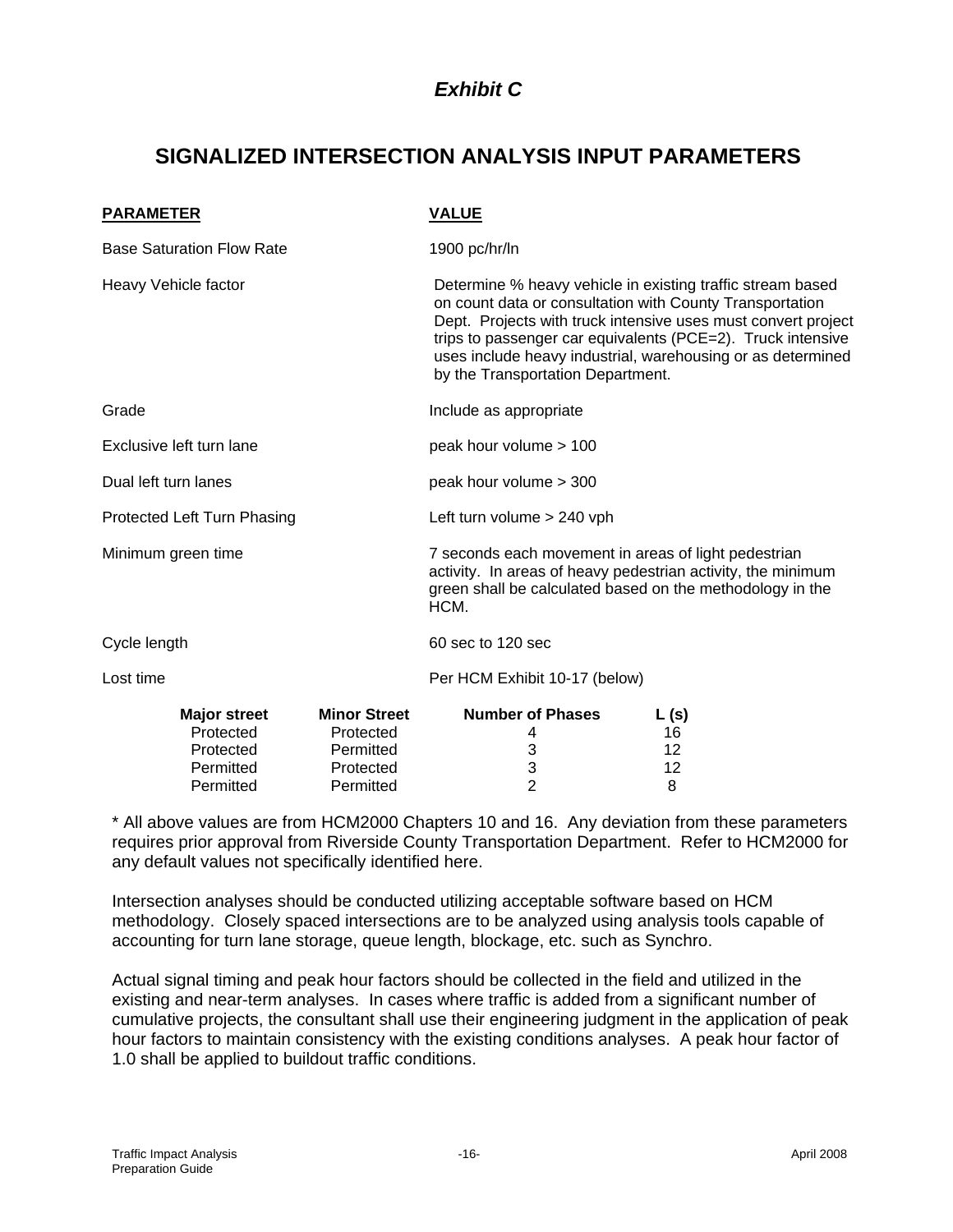# *Exhibit D*

# **Traffic Impact Analysis Format**

The Traffic Impact Analysis shall generally include the following items, unless waived by the Transportation Department. Required *Exhibits* and *Tables* are indicated.

## I. **Introduction**

- A. Purpose of the TIA and Study Objectives
- B. Site location and study area *(Exhibit 1)*
- C. Development project identification Riverside County Case Number and related case numbers, i.e. S.P.A. amendment number, E.I.R. number, etc.
- D. Development project description
	- 1) Project size and description
	- 2) Existing land use and zoning
	- 3) Proposed land use and zoning
	- 4) Site plan of proposed project (reduced) *(Exhibit 2)*
	- 5) Proposed project opening year
	- 6) Any proposed project phasing
	- 7) Indicate if project is within a City Sphere of Influence

#### **II. Area Conditions**

- A. Identify Study Area and Intersections
- B. Existing traffic controls and intersection geometrics *(Exhibit 3)* include descriptions of existing roads (number of lanes, etc.)
- C. Existing traffic volumes AM and PM peak hour turning movements and roadway links (if required) (*Exhibit 4A - AM and Exhibit 4B -PM)*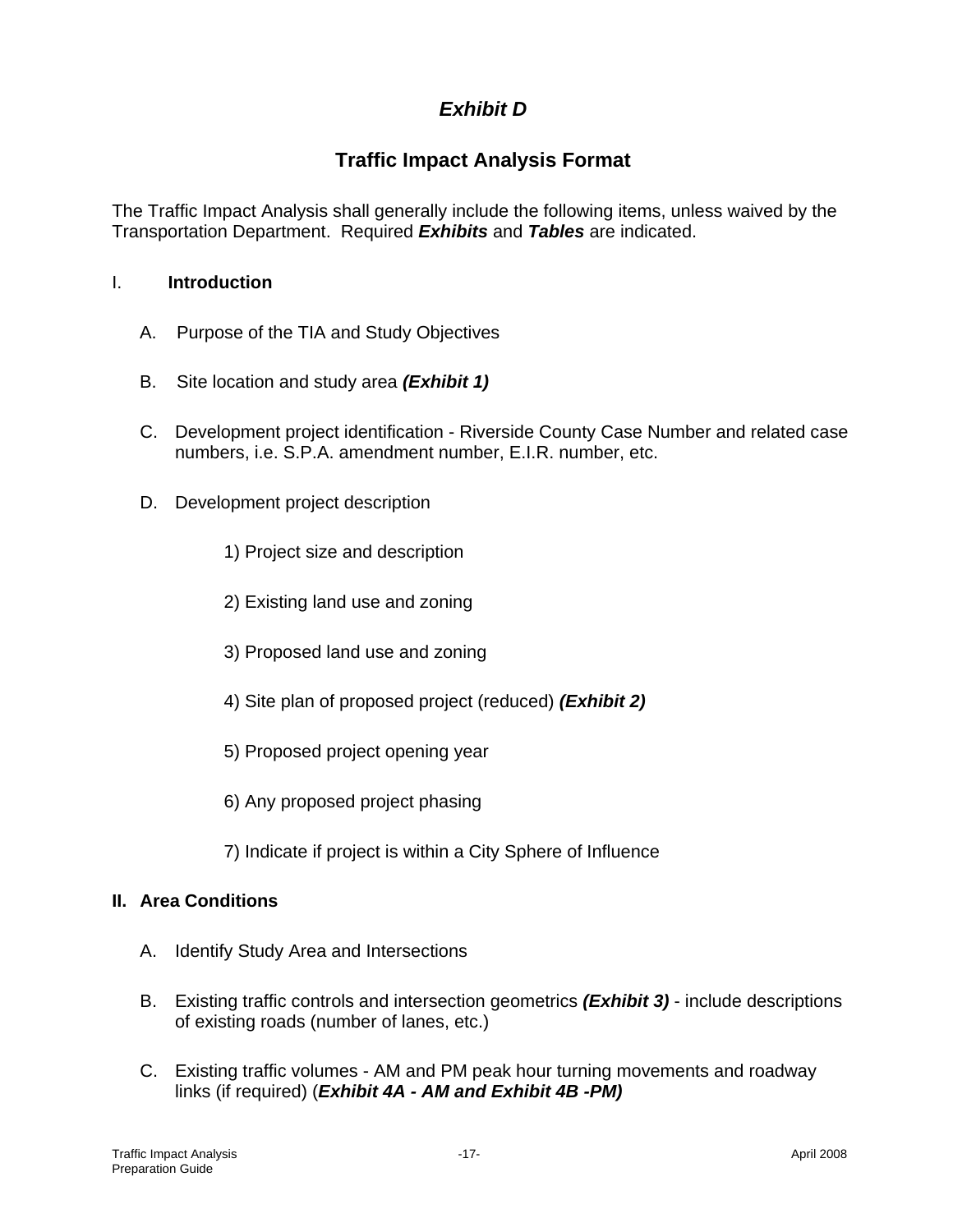# *Exhibit D continued*

- D. Existing delay and Level of Service at study intersections/roadway links *(Table 1)*
- E. Provide copy of General Plan Circulation Element in the project vicinity *(Exhibit 5)*
- F. Indicate if Transit service is available in the area and along which routes

#### **III. Projected Future Traffic**

- A. Project Traffic and Project Phasing (each study year)
	- 1. Ambient growth rate
	- 2. Project Trip generation *(Table 2)* (the latest edition of the Institute of Transportation Engineers (ITE) Trip Generation Report). Other sources require prior approval by the Transportation Department
	- 3. Project Trip distribution and assignment *(Exhibit 6)*
	- 4. Other factors affecting trip generation (identify any factors used to adjust trip generation, such as pass-by trips, internal trips, or modal choice. Use of any factors require prior approval by the Transportation Department and should be based on accepted traffic engineering documentation such as trip generation manual or other.
	- 5. Project peak hour turning movement traffic *(Exhibit 7A & 7B AM and PM)*
	- 6. Project completion or phase completion traffic volumes *(Exhibits 8A and 8B AM and PM, for project or Phase I completion, 8C and 8D for Phase II, etc.)*
- C. Cumulative Traffic (background)
	- 1. Ambient growth rate
	- 2. Identify location of other approved or proposed development projects *(Exhibit 9)*
	- 3. Trip generation from other approved projects *(Table 3)*
	- 4. Trip distribution and assignment of other approved development projects *(Exhibits 9A, 9B, etc.)*
	- 5. Total background peak hour turning movement volumes *(Exhibits 10A & 10B AM and PM)*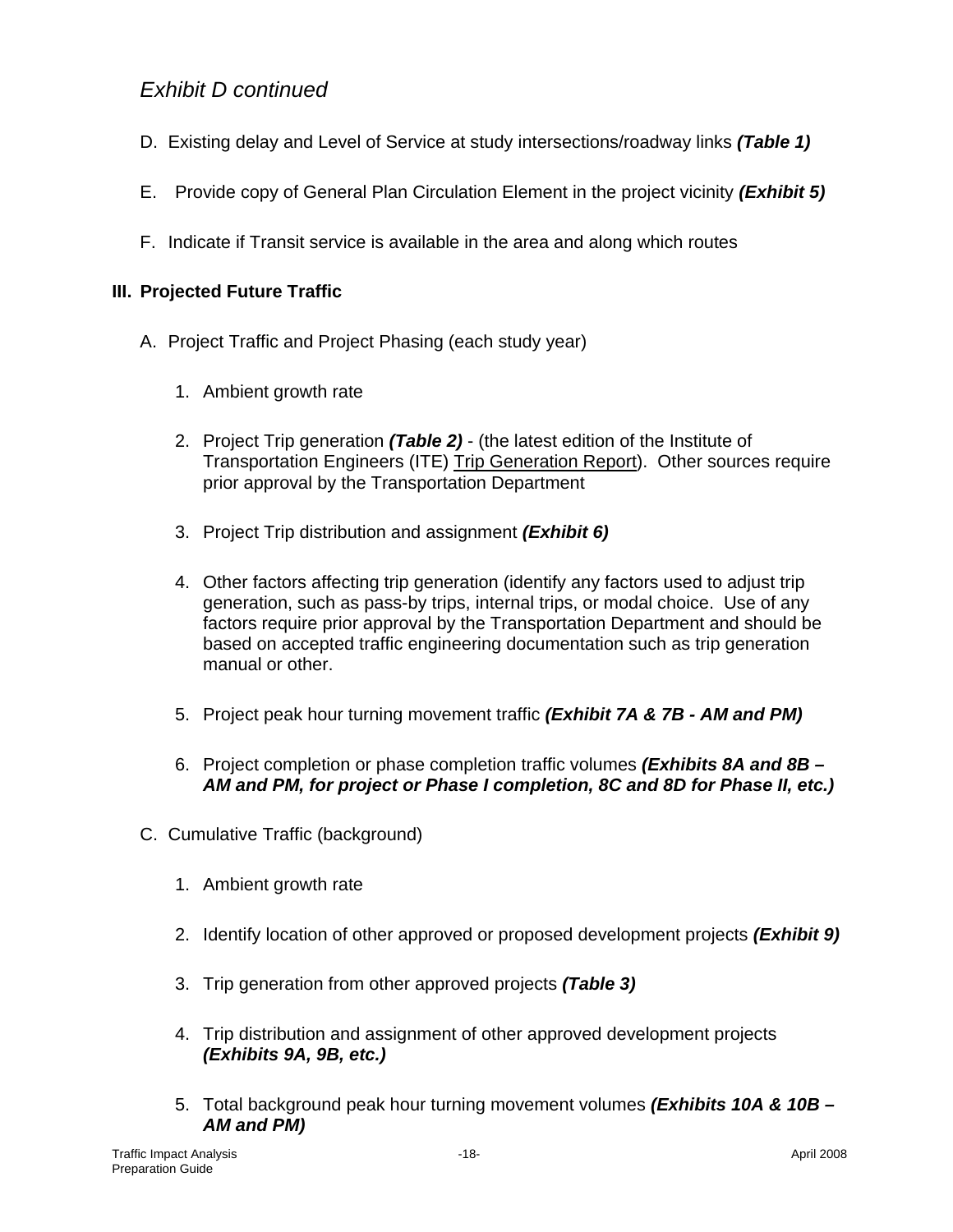# *Exhibit D continued*

## **IV. Traffic Analysis**

- A. Capacity and Level of Service and Improvement Analysis
	- 1. Delay and Level of Service for existing traffic conditions without project, with existing improvements *(Table 4)*
	- 2. Delay and Level of Service at study years with project, with existing and committed improvements (funded for construction) *(Table 5)*
	- 3. Delay and Level of Service at study years with additional improvements (if required to achieve the General Plan required Level of Service) *(Table 6)*
	- 4. Delay and Level of service under Cumulative conditions, with existing and committed improvements (funded for construction) and without and with additional improvements *(Tables 7 and 8)*

#### **V. Findings and Recommendations**

- A. Traffic Impacts and Level of Service Analysis
	- 1. Proposed mitigation measures to achieve LOS at impacted intersections **(list as Table 9 and also show graphically as Exhibit 11)** Identify if improvements are scheduled for construction, funded for future implementation by a regional mechanism, or not funded.
- B. Traffic signal warrant analysis indicate intersections found to meet signal warrants at study year and share of project traffic contribution (use peak hour for existing intersections and daily for new intersections).
- C. Circulation recommendations
	- 1. On-site
	- 2. Area wide provide exhibit showing roadway improvements and signal locations *(Exhibit 12)*
	- 3. Phasing (if appropriate)
- D. Safety and operational improvements
- E. Specific Plan signalization analysis (for Specific Plans only)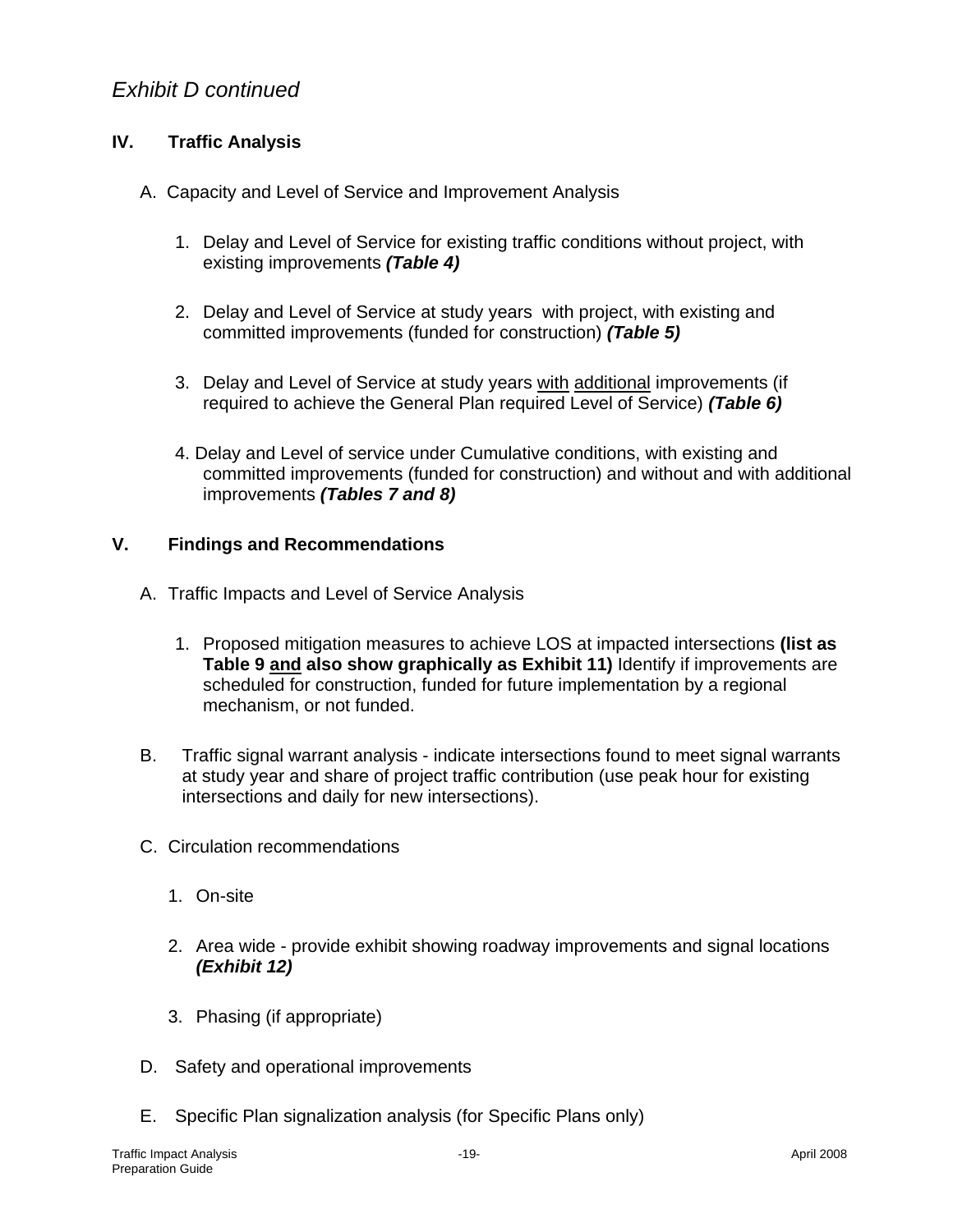# *Exhibit D continued*

- F. General Plan Conformance (for Specific Plans and General plan amendments only) *(show any proposed General Plan Amendments as Exhibit 13)*
- G. CETAP Conformance *(show any CETAP corridors adjacent to project as Exhibit 14)*
- H. Identify existing or proposed Regional funding mechanisms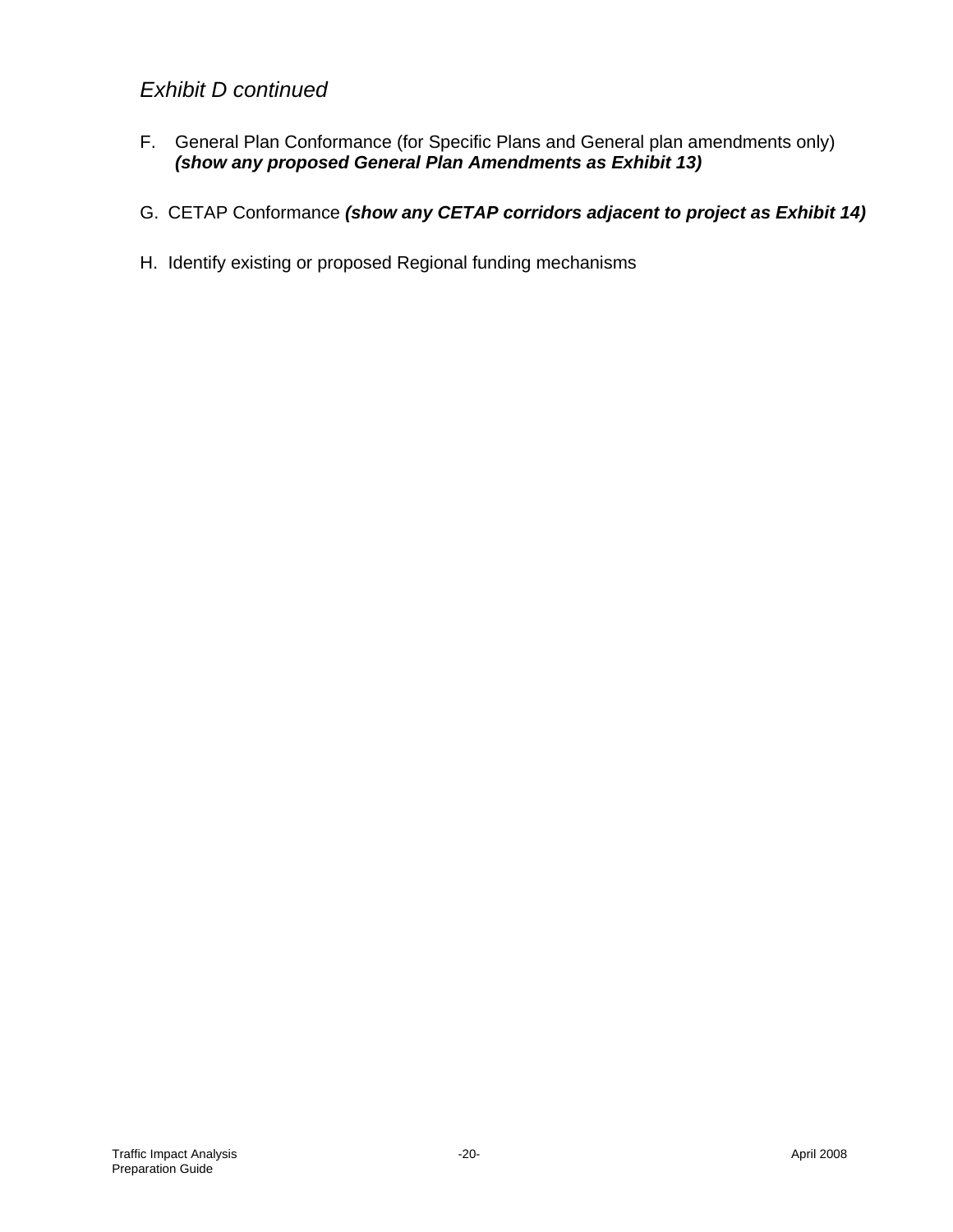# *Exhibit E*

Level of Service Standards

Refer to County General Plan, Chapter 4, Pages C-9 and 10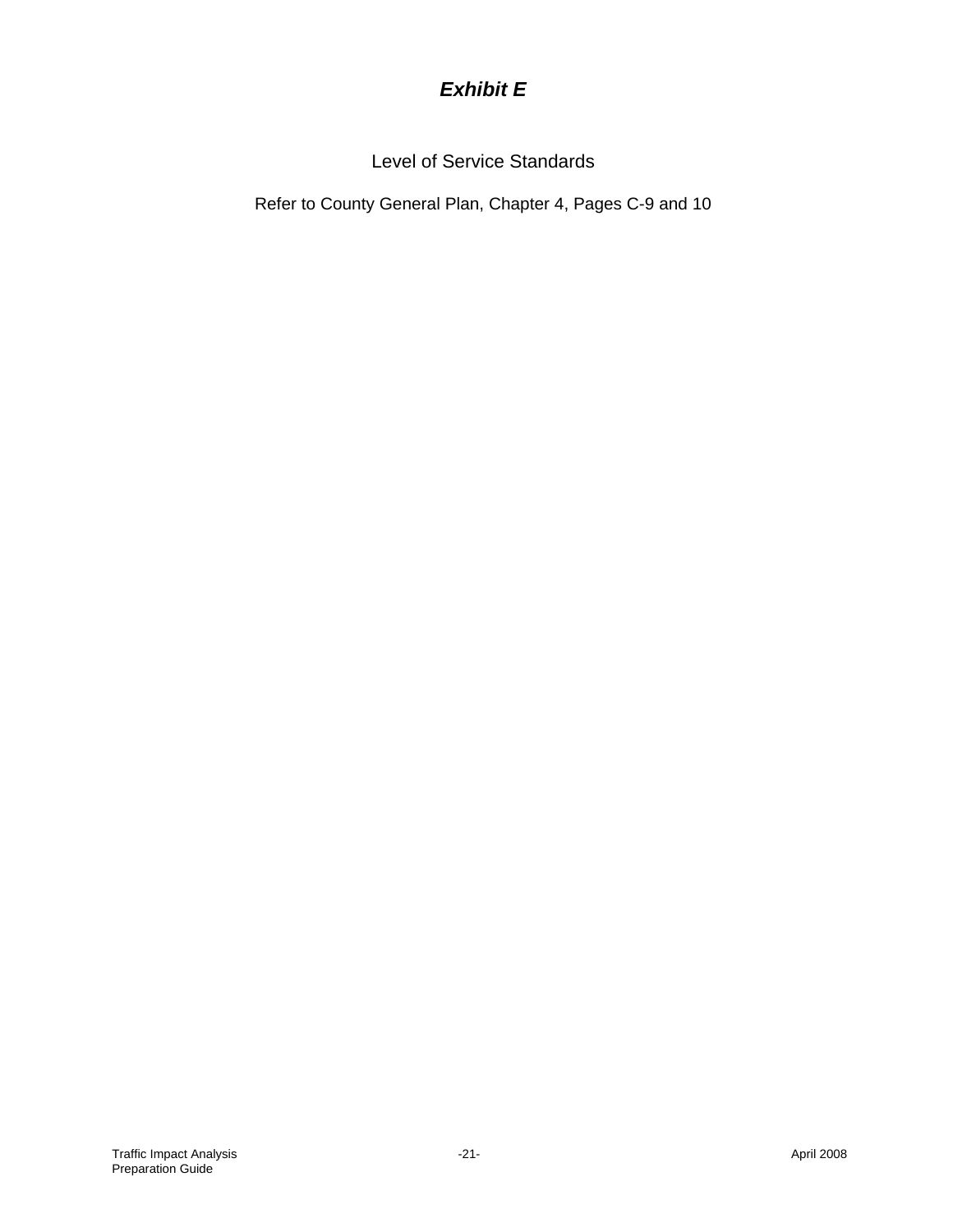# TRAFFIC STUDY SUBMITTAL FORM

THIS FORM MUST BE SUBMITTED WITH THE FIRST SCOPING AGREEMENT

| <b>PROJECT INFORMATION</b>                         |                                         |
|----------------------------------------------------|-----------------------------------------|
| <b>PARENT CASE #</b><br>(TR, PM, PP, CUP, SP, PAR) |                                         |
| <b>FAST TRACK NUMBER</b><br>(IF APPLICABLE)        | <b>RELATED CASES</b><br>(IF APPLICABLE) |
| <b>PROJECT NAME</b>                                |                                         |
| <b>DESCRIPTION</b>                                 |                                         |
| <b>LOCATION</b><br>(CROSS STREETS OR ADDRESS)      |                                         |
| <b>APN</b>                                         | <b>THOMAS BROS, PAGE/GRID</b>           |

| <b>ENGINEERING FIRM</b>    |               |
|----------------------------|---------------|
| <b>NAME</b>                |               |
| <b>ADDRESS</b>             |               |
| <b>CITY/STATE/ZIP CODE</b> |               |
| <b>DESCRIPTION</b>         |               |
| <b>CONTACT PERSON</b>      | <b>E-MAIL</b> |
| <b>PHONE</b>               | <b>FAX</b>    |

| <b>APPLICANT</b>           | NOTE: THE APPLICANT WILL RECEIVE ALL BILLINGS, CORRESPONDENCE & REFUNDS FOR DEPOSIT BASED FEES. |  |  |
|----------------------------|-------------------------------------------------------------------------------------------------|--|--|
| <b>NAME</b>                |                                                                                                 |  |  |
| <b>ADDRESS</b>             |                                                                                                 |  |  |
| <b>CITY/STATE/ZIP CODE</b> |                                                                                                 |  |  |
| <b>DESCRIPTION</b>         |                                                                                                 |  |  |
| <b>CONTACT PERSON</b>      | <b>E-MAIL</b>                                                                                   |  |  |
| <b>PHONE</b>               | <b>FAX</b>                                                                                      |  |  |

| <b>OWNER</b>               |               |
|----------------------------|---------------|
| <b>NAME</b>                |               |
| <b>ADDRESS</b>             |               |
| <b>CITY/STATE/ZIP CODE</b> |               |
| <b>DESCRIPTION</b>         |               |
| <b>CONTACT PERSON</b>      | <b>E-MAIL</b> |
| <b>PHONE</b>               | <b>FAX</b>    |

**IF THE ENGINEER, APPLICANT OR OWNER CHANGES, IT IS THEIR RESPONSIBILITY TO LET THE RIVERSIDE COUNTY TRANSPORTATION KNOW, AS IT WILL MISDIRECT THE REFUND AT THE END OF THE PROJECT.** 

| <b>PRINT NAME</b> | <b>SIGNATURE</b> | <b>DATE</b> |
|-------------------|------------------|-------------|
|                   |                  |             |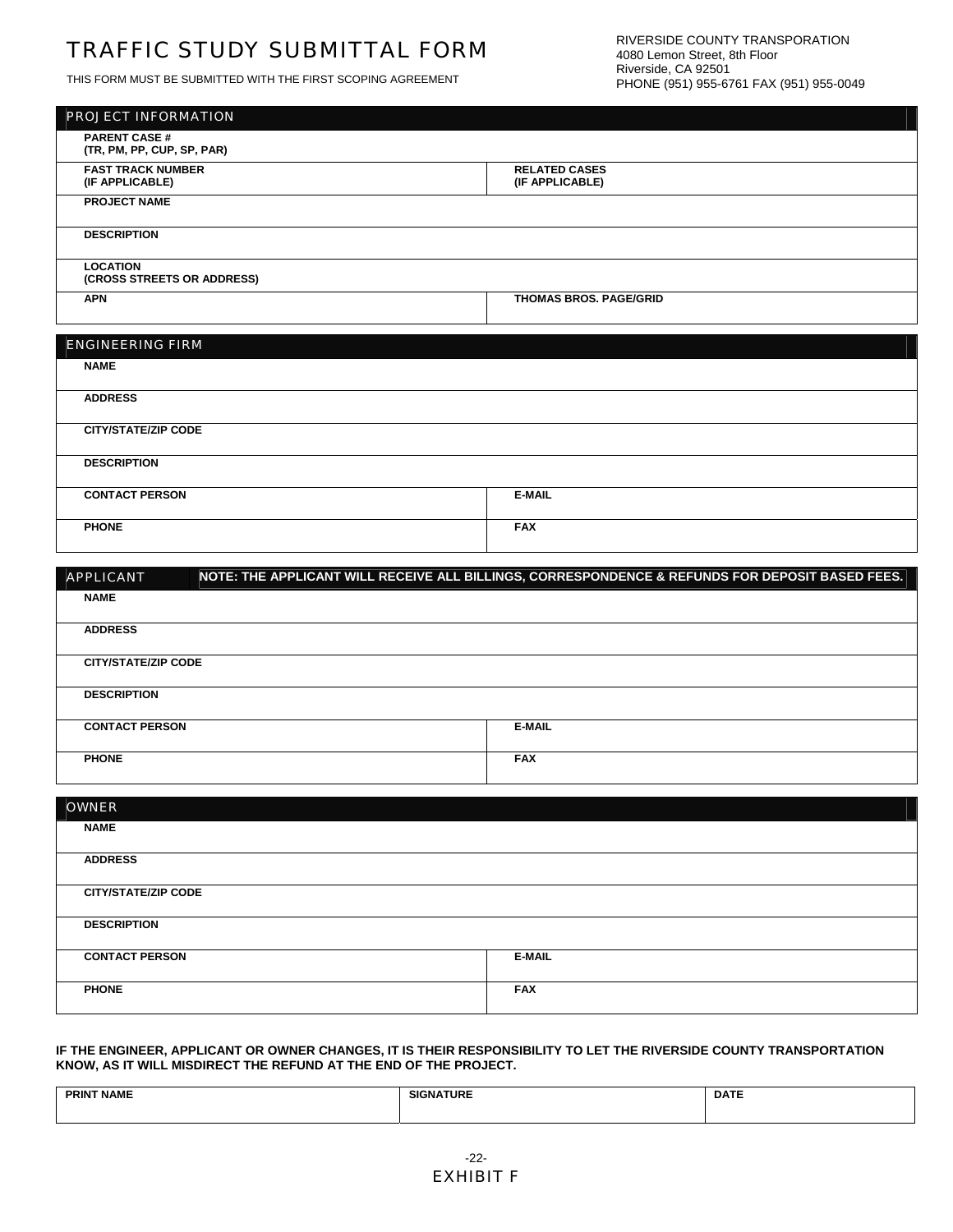# *Exhibit G*

# **TRANSPORTATION CONSULTANTS**

The following firms are recognized by the Riverside County Transportation Department as competent, professional traffic engineering and/or transportation planning entities that have done work in Riverside County. This list is provided for informational purposes only and does not constitute a requirement to use consultants only on this list.

- 1. ADVANTEC Consulting Engineers 21700 Copley Drive, Ste. 350 Diamond Bar, CA 91765 Betsy Scott, Marketing Dir./Ofc. Mgr. (909) 860-6222 FAX: (909) 860-6722
- 2. Albert A. Webb Associates 3788 McCray Street Riverside, CA 92506 Dilesh Sheth, Traffic Engineer (909) 686-1070 FAX (909) 788-1256
- 3. Robert Crommelin & Associates, Inc. 73-255 El Paseo, Ste. 9 Palm Desert, CA 92260 Robert W. Crommelin P.E. (FL) (760) 568-6838 FAX (760) 568-9850
- 4. Darnell & Associates, Inc. 1446 Front Street Ste. 300 San Diego, CA 92101 Bill E. Darnell, P.E. (619) 233-9373 FAX (619) 233-4034
- 5. Endo Engineering 28811 Woodcock Drive Laguna Niguel, CA 92677-1330 Gregory Endo, Principal (949) 362-0020 FAX (949) 362-0015
- 6. Albert Grover & Associates 211 E. Imperial Highway, Ste. 208 Fullerton, CA 92835 New Cases: Rob Kuehn (714) 992-2990 FAX (714) 992-2883
- 7. KOA Corp. Mujib Ahmed, P.E. 3190 C Shelby Street Ontario, CA 91764 (909) 890-9693 FAX (909) 890-9694
- 8. Kimley-Horn and Associates, Inc. 765 The City Drive, Suite 400 Orange, CA 92868 Serine A. Ciandella, AICP (714) 939-1030 FAX (714) 938-9488
- 9. Krueper Engineering & Associates, Inc. 568 N. Mt. View Avenue, 2nd Floor San Bernardino, CA 92401 Harry Krueper, P.E. (909) 884-2159 FAX (909) 888-8910
- 10. Kunzman Associates 1111 Town & Country, Ste. 34 Orange, CA 92868 William Kunzman, PE, Senior Principal Carl Ballard, Senior Associate (714) 973-8383 FAX (714) 973-8821
- 11. Linscott Law & Greenspan Engineers 1565 Hotel Circle South, Ste. 310 San Diego, CA 92108 John Keating, P.E., Principle (619) 299-3090 FAX (619) 299-7041
- 12. LSA Associates, Inc. 1500 Iowa Ave., Suite 200 Riverside, CA 92507 (951) 781-9310 FAX (951) 781-4277